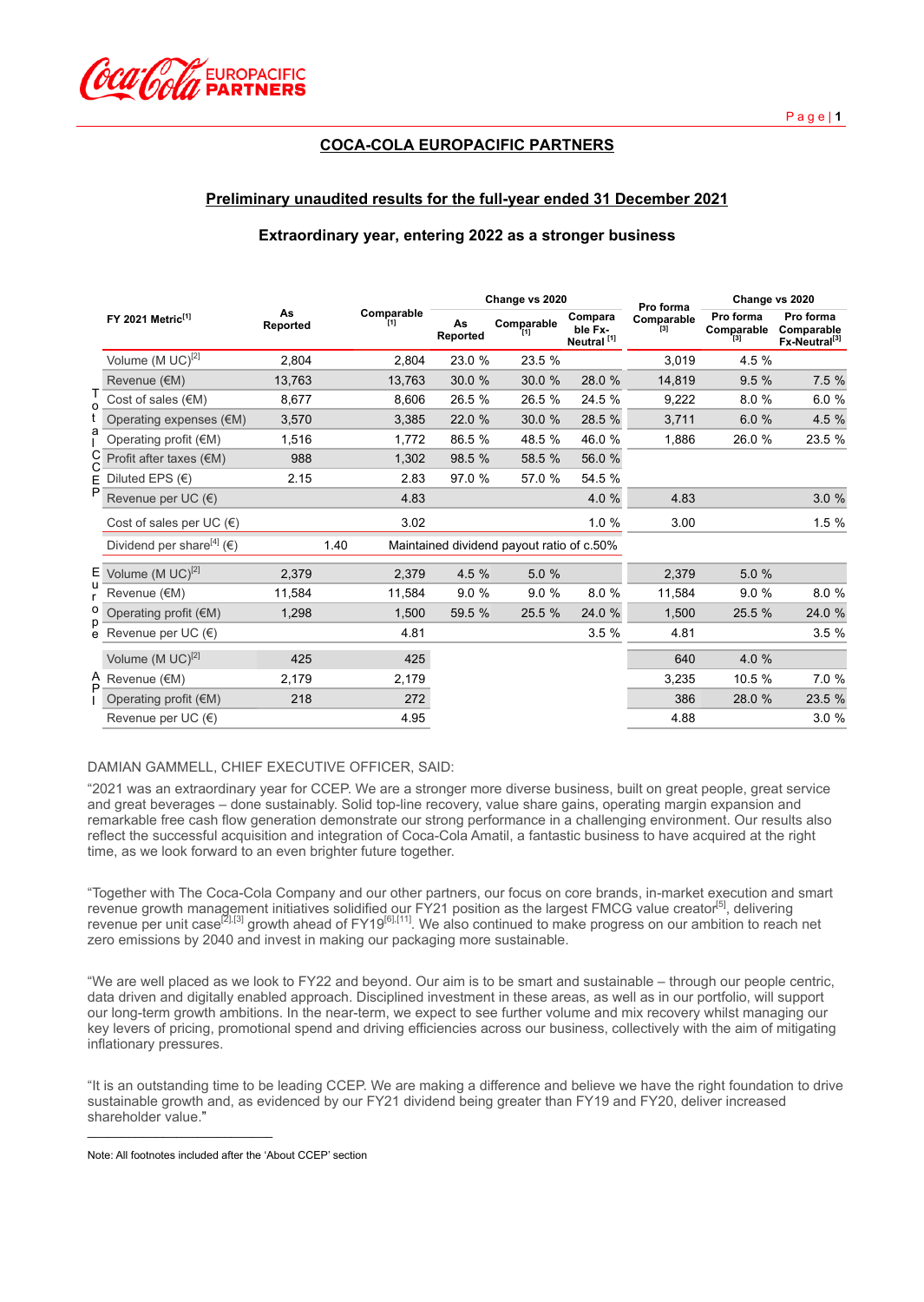

## **FY & Q4 HIGHLIGHTS[1],[3]**

#### **Revenue**

### **FY Reported +30.0%; FY Pro forma +7.5%[6]**

- Reported growth, in addition to the drivers below, reflects the acquisition of Coca-Cola Amatil (completed 10 May 2021)
- NARTD value share gains across measured channels both in store<sup>[7]</sup> (+40bps) including sparkling (+30bps) & online $^{[8]}$  (+120bps)
- Delivered more revenue growth for our retail customers than any of our FMCG peers<sup>[5]</sup>
- Pro forma:
	- comparable volume +4.5% $^{[9]}$  (-5.5% vs FY19) driven by the reopening of Away from Home (AFH) & increased consumer mobility given the easing of restrictions across most of our markets
	- comparable volume by channel: AFH +10.0% (-16.0% vs FY19) reflecting fewer restrictions & recovery of immediate consumption (IC) packs (+20.5%[10] vs FY20; -19.5%[10] vs FY19); Home +1.5% (+2.0% vs FY19) supported by growth of IC & sustained growth in key future consumption packs (e.g. multipack cans  $+3.5\frac{6}{10}$  vs FY20;  $+18.5\frac{6}{10}$  vs FY19)
	- revenue per unit case +3.0%<sup>[2],[6]</sup> (+1.5%<sup>[11]</sup> vs FY19) reflecting positive pack & channel mix driven by the improvement in AFH volume & growth in IC packs, alongside favourable price & brand mix

#### **Q4 Reported +50.5%; Q4 Pro forma +8.5%[6]**

- Reported growth, in addition to the drivers below, reflects the acquisition of Coca-Cola Amatil
- Pro forma:
	- $\degree$  comparable volume +8.5%<sup>[9]</sup> (-1.5% vs FY19) driven by solid execution in the Home channel & cycling of soft comparables
	- comparable volume by channel: AFH +23.0% (-9.5% vs FY19); Home +1.5% (+4.0% vs FY19)
	- revenue per unit case +5.5%<sup>[2],[6]</sup> (+1.5%<sup>[11]</sup> vs FY19) primarily driven by favourable pack mix & promotional optimisation
- Recent trading impacted by Omicron however restrictions not as severe as PY (pro forma comparable volume Q1 2021 -8.5% vs FY20)

## **Operating profit**

#### **Reported +86.5%; Pro forma comparable +23.5%[6]**

- Reported growth, in addition to the drivers below, reflects the acquisition of Coca-Cola Amatil
- Pro forma cost of sales per unit case  $+1.5\%^{[2],[6]}$  reflecting increased revenue per unit case driving higher concentrate costs, commodity inflation & adverse mix, partially offset by the favourable recovery of fixed manufacturing costs given higher volumes
- Pro forma comparable operating profit of  $\epsilon$ 1,886m, +23.5%<sup>[6]</sup> reflecting the increased revenue, the benefit of ongoing efficiency programmes & our continuous efforts on discretionary spend optimisation
- Comparable diluted EPS of  $\epsilon$ 2.83, +54.5%<sup>[6]</sup> (reported +97.0%)

### **Dividend**

- FY21 dividend per share of €1.40 (paid December[4]), +64.5% vs last year & +13.0% vs FY19, maintaining annualised dividend payout ratio of approximately 50% (in line with our dividend policy)
- CCEP announces that it will revert to two interim dividends starting in FY22, the first declared with the Q1 trading update (paid in June), the second declared at the Q3 trading update (paid in December). The first interim dividend will be calculated as 40% of the prior year FY dividend, with the second interim dividend being paid with reference to the current year annualised total dividend payout ratio of approximately 50%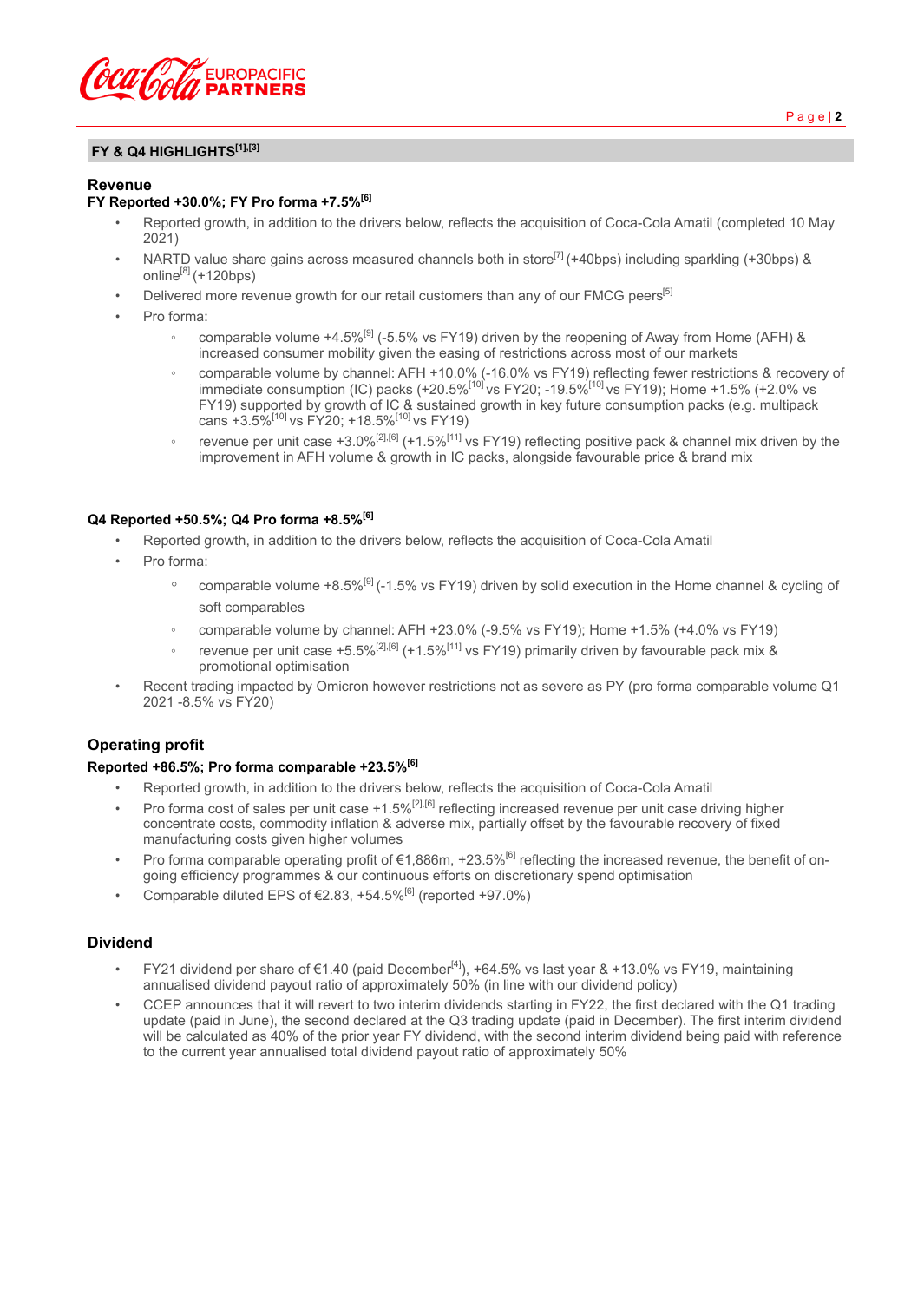

- Generated strong free cash flow of €1,460m (net cash flows from operating activities of €2,117m), supporting our focus on returning to our target leverage range (Net debt:Adjusted EBITDA of 2.5x-3x) by FY24. Assuming the Coca-Cola Amatil acquisition occurred on 1 January 2021, FY21 pro forma free cash flow is estimated to be €85m lower
- Pro forma ROIC 8.0% (reported ROIC 9.2%)
- API integration progressing very well; reorienting the portfolio to maximise system value creation to enable greater focus on NARTD, RTD alcohol & Spirits:
	- sale of NARTD own brands to The Coca-Cola Company for A\$275m; annualised EBIT impact of ~A\$25m
	- progressing previously announced plans to exit production, sale & distribution of Australia beer & apple cider products; minimal EBIT impact
	- these initiatives are expected to substantially complete by the end of the first half

#### **Sustainability**

- Europe: closed 2021 at  $\sim$  53%<sup>[12]</sup> recycled plastic (rPET) achieving 2023 target 2 years early
- API<sup>[13]</sup>: announced industry partnerships to build new PET recycling facilities in Australia & Indonesia
- 2 manufacturing sites in Spain & Sweden certified carbon neutral. Aiming for at least 8 sites by end of 2023
- Retained on Carbon Disclosures Project's A Lists for climate change & water security; in Dow Jones Sustainability Indices (Europe & World) for 6 years in a row & MSCI ESG Leaders index

#### **FY22 Guidance & Outlook[1],[3]**

The outlook for FY22 reflects current markets conditions. Guidance is on a pro forma comparable & Fx-neutral basis.

#### **Revenue:** pro forma comparable growth of 6-8%

#### Volume

• Continued recovery as easing restrictions support AFH & tourism

## **Price**

• Successful execution of pricing strategies to date across many of our markets, elevated given input cost pressures

#### Promotions

- Optimising our spend
- Continuing to leverage segmentation, analytics, customer & consumer insights

#### Mix

- Continued recovery of AFH & IC packs
- Driving positive mix through smart revenue growth management initiatives & scaling innovation

#### **Cost of sales per unit case:** pro forma comparable growth of ~5% (previously 4-5%)

- Volume recovery supporting favourable overhead absorption
- We expect commodity inflation to be in the high single-digit range
- FY22 hedge coverage at ~57%

#### **Operating profit:** pro forma comparable growth of 6-9%

- Remain on track to deliver our previously announced efficiency savings & API combination benefits (multi-year programmes amounting to €350 to €395m in total (vs FY19))
	- Continued focus on optimising our discretionary spend

## **Comparable effective tax rate:** c.22-23%

**Dividend payout ratio:** c.50%<sup>[14]</sup>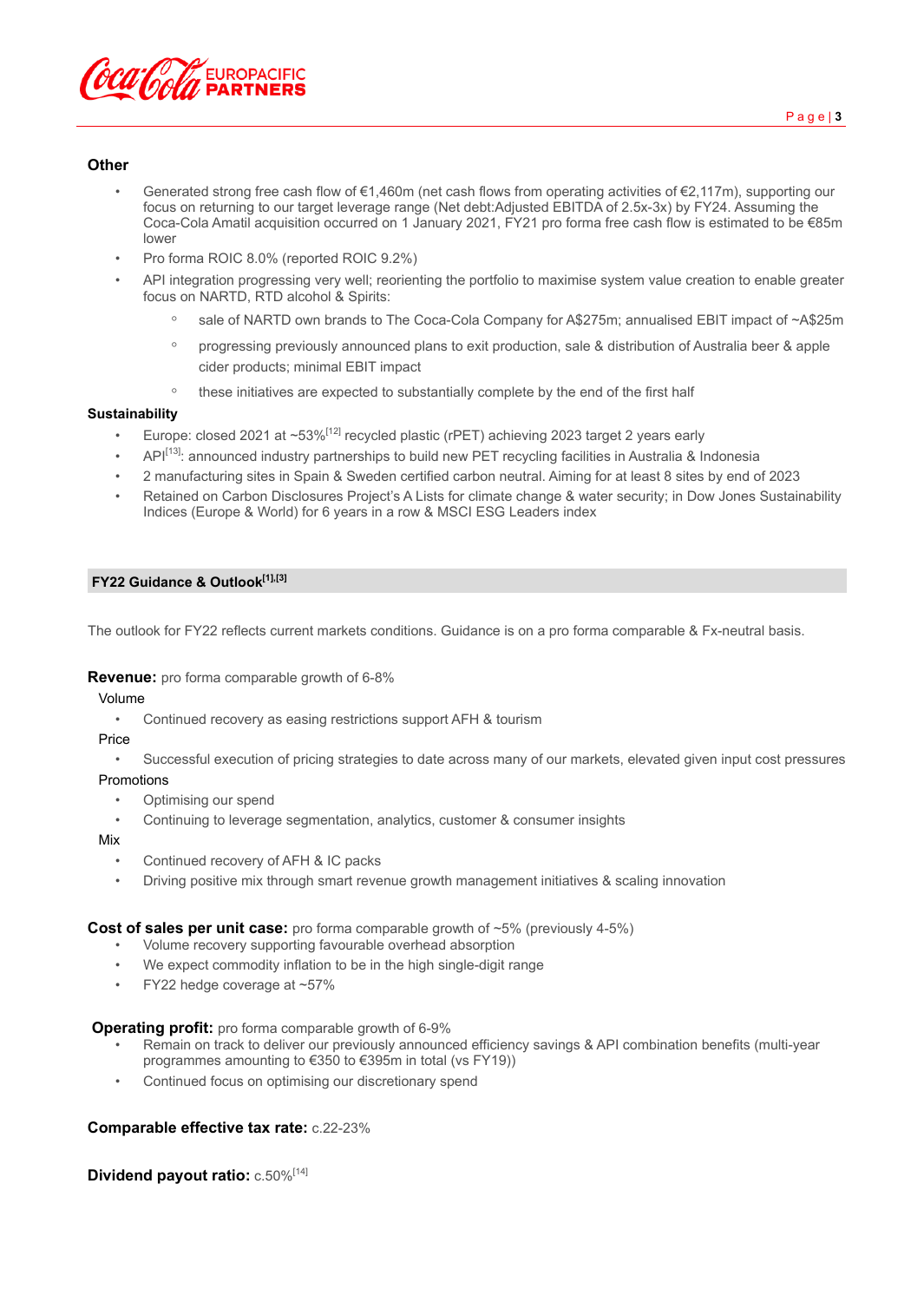

## **Fourth-quarter & Full-Year Pro forma Revenue Performance by Geography[1]**

*All values are unaudited, changes versus equivalent 2020 period*

|                                         |                    | <b>Fourth-quarter</b> |                   | <b>Full Year</b>   |                   |            |  |
|-----------------------------------------|--------------------|-----------------------|-------------------|--------------------|-------------------|------------|--|
|                                         |                    |                       | <b>Fx-Neutral</b> |                    | <b>Fx-Neutral</b> |            |  |
|                                         | $\epsilon$ million | % change              | $%$ change        | $\epsilon$ million | % change          | $%$ change |  |
| <b>Great Britain</b>                    | 702                | 24.0 %                | 16.5%             | 2,613              | 18.5%             | 14.0 %     |  |
| France <sup>[15]</sup>                  | 454                | 13.0 %                | 13.0 %            | 1,813              | 6.0%              | 6.0%       |  |
| Germany                                 | 608                | 4.0 %                 | 4.0 %             | 2,335              | 3.0%              | 3.0%       |  |
| Iberia <sup>[16]</sup>                  | 631                | 22.0 %                | 22.0 %            | 2.495              | 15.0 %            | 15.0 %     |  |
| Northern Europe <sup>[17]</sup>         | 555                | 6.5%                  | 4.5 %             | 2.328              | 3.5%              | 2.0%       |  |
| <b>Total Europe</b>                     | 2,950              | 14.0 %                | 12.0%             | 11,584             | 9.0%              | 8.0%       |  |
| $API^{[13]}$ (Pro forma) <sup>[3]</sup> | 946                | 4.0 %                 | $(1.0)\%$         | 3.235              | 10.5 %            | 7.0 %      |  |
| Total CCEP (Pro forma) <sup>[3]</sup>   | 3,896              | 11.5 %                | 8.5%              | 14,819             | 9.5%              | 7.5%       |  |

#### **API**

- Q4 volumes reflect supply challenges & adverse weather in Australia, offset by fewer restrictions in Indonesia & a strong start to the summer selling period in New Zealand. FY volumes reflect the continued recovery of the AFH channel in all markets & solid performance in the Home channel.
- Coca-Cola No Sugar outperformed in Australia, gaining +380bps of Q4 value share. Monster continued to grow in all markets.
- FY revenue/UC<sup>[18]</sup> growth driven by positive pack & brand mix, lower promotions in Australia & underlying favourable price.
- API reported revenues for Q4 were €946m & for the FY21 were €2,179m

#### **France**

- FY & Q4 volumes reflect fewer restrictions & cycling soft comparables. Strong rebound in the AFH channel & continued growth in the Home channel led by IC.
- Coca-Cola Zero Sugar & Monster continued to outperform, with both FY & Q4 volumes ahead of FY19.
- FY revenue/UC<sup>[18]</sup> growth supported by positive customer & pack mix led by AFH rebound & increased mobility e.g. small PET +22.0%; small glass +14.5%.

#### **Germany**

- Q4 volumes reflect fewer restrictions in the AFH channel. FY volumes impacted by adverse weather in Q3 & restrictions within HoReCa<sup>[19]</sup> throughout the year slowing the overall recovery of the AFH channel. Continued growth in the Home channel.
- Coca-Cola Zero Sugar & Fuze Tea outperformed, with both FY & Q4 volumes above FY19 levels.
- FY revenue/UC<sup>[18]</sup> growth driven by positive brand mix from Monster & the delisting of some PET waters, as well as favourable underlying price & positive pack mix.

#### **Great Britain**

- Q4 volumes reflect rebound of AFH channel with few restrictions in place during the quarter. FY volumes reflected the continued recovery of the AFH channel, as well as increased domestic tourism & cycling soft comparables. Solid performance in the Home channel.
- FY & Q4 volumes for Coca-Cola® TM, Fanta & Monster were ahead of FY19.
- FY revenue/UC<sup>[18]</sup> growth supported by favourable underlying price, alongside positive pack mix led by IC e.g. small glass +39.5%; small PET +25.0%.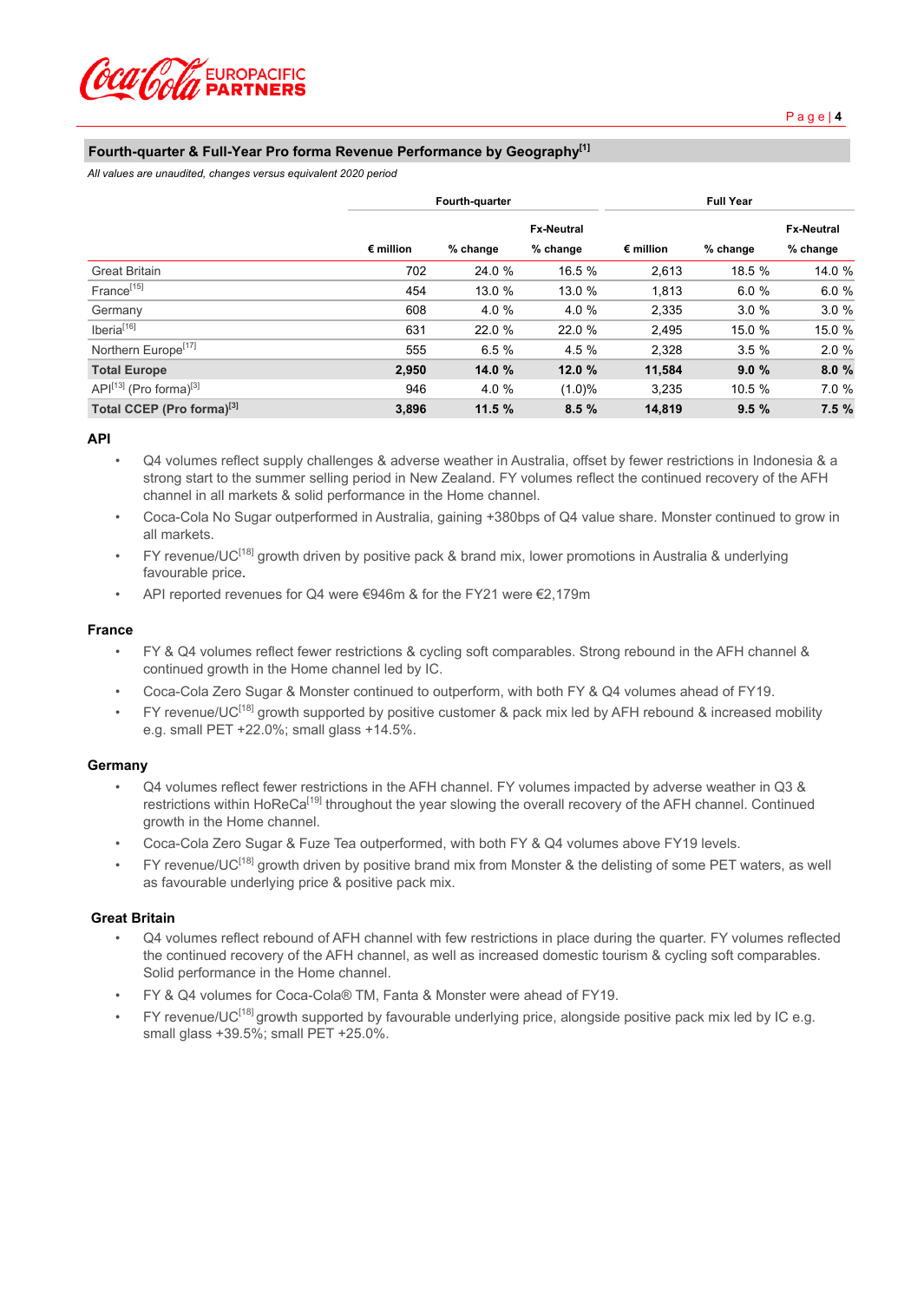

#### **Iberia**

- FY & Q4 volumes reflect fewer restrictions & cycling soft comparables. Strong rebound in the AFH channel, although Omicron slowed the recovery in Q4 as restrictions in HoReCa<sup>[19]</sup> were reintroduced. FY volumes impacted by lower international tourism & the increased Spanish VAT rate within the Home channel.
- Coca-Cola Zero Sugar & Monster volumes ahead of FY19 for FY & Q4.
- FY revenue/UC<sup>[18]</sup> growth driven by positive pack & channel mix led by the on-going recovery of the AFH channel & favourable underlying price.

### **Northern Europe**

\_\_\_\_\_\_\_\_\_\_\_\_\_\_\_\_\_\_\_\_\_\_\_\_\_\_\_

- Q4 volumes reflect fewer restrictions in the AFH channel, although Omicron slowed its recovery with restrictions reintroduced in some markets. FY volumes affected by adverse weather in Q3, including the impact of flooding in Belgium in July.
- Coca-Cola Zero Sugar, Monster & Capri-Sun all outperformed in both Q4 & FY, with volumes ahead of FY19.
- FY revenue/UC<sup>[18]</sup> (excluding soft drinks taxes<sup>[20]</sup>) growth supported by positive pack mix, alongside favourable brand mix & underlying price.

Note: All values are unaudited and all references to volumes are on a comparable basis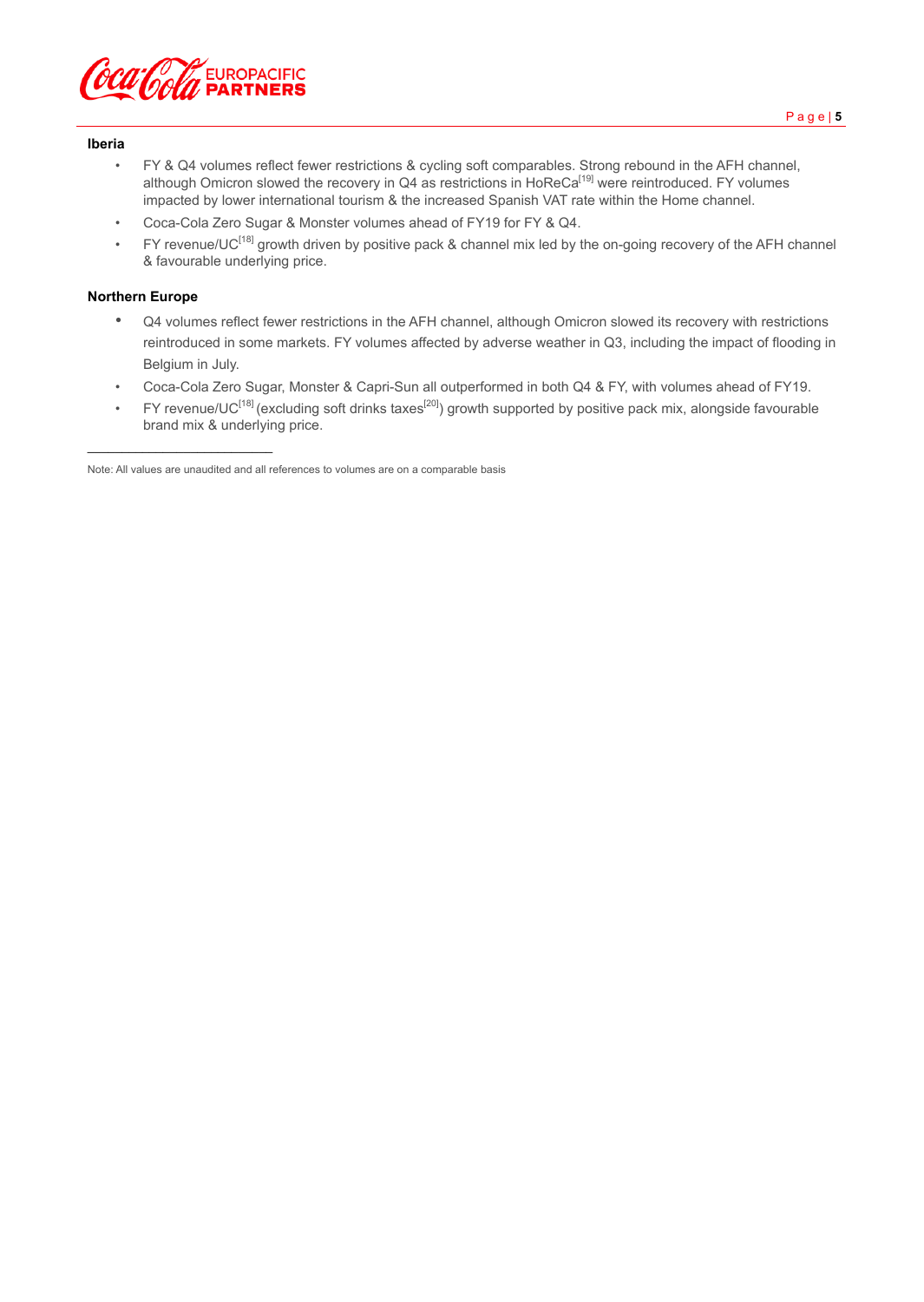

## **Fourth-quarter & Full-Year Pro forma Volume Performance by Category[1],[3],[9]**

*Comparable volumes, changes versus equivalent 2020 period.*

|                                                     | <b>Fourth-quarter</b> |          | <b>Full Year</b> |                         |  |
|-----------------------------------------------------|-----------------------|----------|------------------|-------------------------|--|
|                                                     | % of Total            | % Change | % of Total       | % Change <sup>[5]</sup> |  |
| <b>Sparkling</b>                                    | 85.0%                 | 8.5%     | 84.5 %           | 4.5 %                   |  |
| Coca-Cola™                                          | 59.5 %                | 7.5%     | 59.0 %           | 3.5%                    |  |
| Flavours, Mixers & Energy                           | 25.5 %                | 10.5%    | 25.5 %           | 7.0 %                   |  |
| <b>Stills</b>                                       | 15.0%                 | 10.5%    | 15.5 %           | 5.0%                    |  |
| Hydration                                           | 7.5%                  | 9.5%     | 7.5%             | $-$ %                   |  |
| RTD Tea, RTD Coffee, Juices & Other <sup>[21]</sup> | 7.5%                  | 11.5%    | 8.0%             | 10.0 %                  |  |
| <b>Total</b>                                        | 100.0 $%$             | 8.5%     | 100.0 $%$        | 4.5 $%$                 |  |

#### **Coca-ColaTM**

- Q4 Original Taste +7.5%; Lights +7.5% driven by the continued rebound of the AFH channel & strong performance of the reformulated & rebranded Coca-Cola Zero Sugar (+9.5%)
- FY Coca-Cola Zero Sugar in growth vs both FY20 (+8.5%) & FY19 (+11.5%)
- Coca-Cola Zero Sugar gained FY value share<sup>[7]</sup> of Total Cola +90bps, supported by new look, new taste launch

#### **Flavours, Mixers & Energy**

- Q4 Fanta +15.5% driven by the continued rebound of the AFH channel
- Q4 Energy +11.0% with growth in both channels led by Monster. FY Energy +21.5% vs FY20 & +35.5% vs FY19 supported by solid distribution & innovation
- Schweppes Mixers growth vs FY19 (Q4: +1.0%; FY: +1.5%)

#### **Hydration**

- Q4 Water +7.0% reflecting its exposure to IC across both channels, with fewer restrictions & increased mobility during the quarter
- FY Sports category brands in API in growth vs both FY20 (+11.0%) & FY19 (+9.0%)

### **RTD Tea, RTD Coffee, Juices & Other[21]**

- Q4 Juice drinks +8.5% reflecting the continued rebound of the AFH channel. Solid growth in Capri-Sun (Q4: +20.5%; FY:+16.5% vs FY19)
- Fuze Tea growth vs FY19 (Q4: +10.5%<sup>[10]</sup>; FY: +9.5%<sup>[10]</sup>) & continuing to grow value share in Europe<sup>[7]</sup>
- Alcohol delivered strong growth in Australia driven by Spirits & RTD (Q4: +9.5%; FY: +5.0% vs FY19)

Note: All references to volumes are on a comparable basis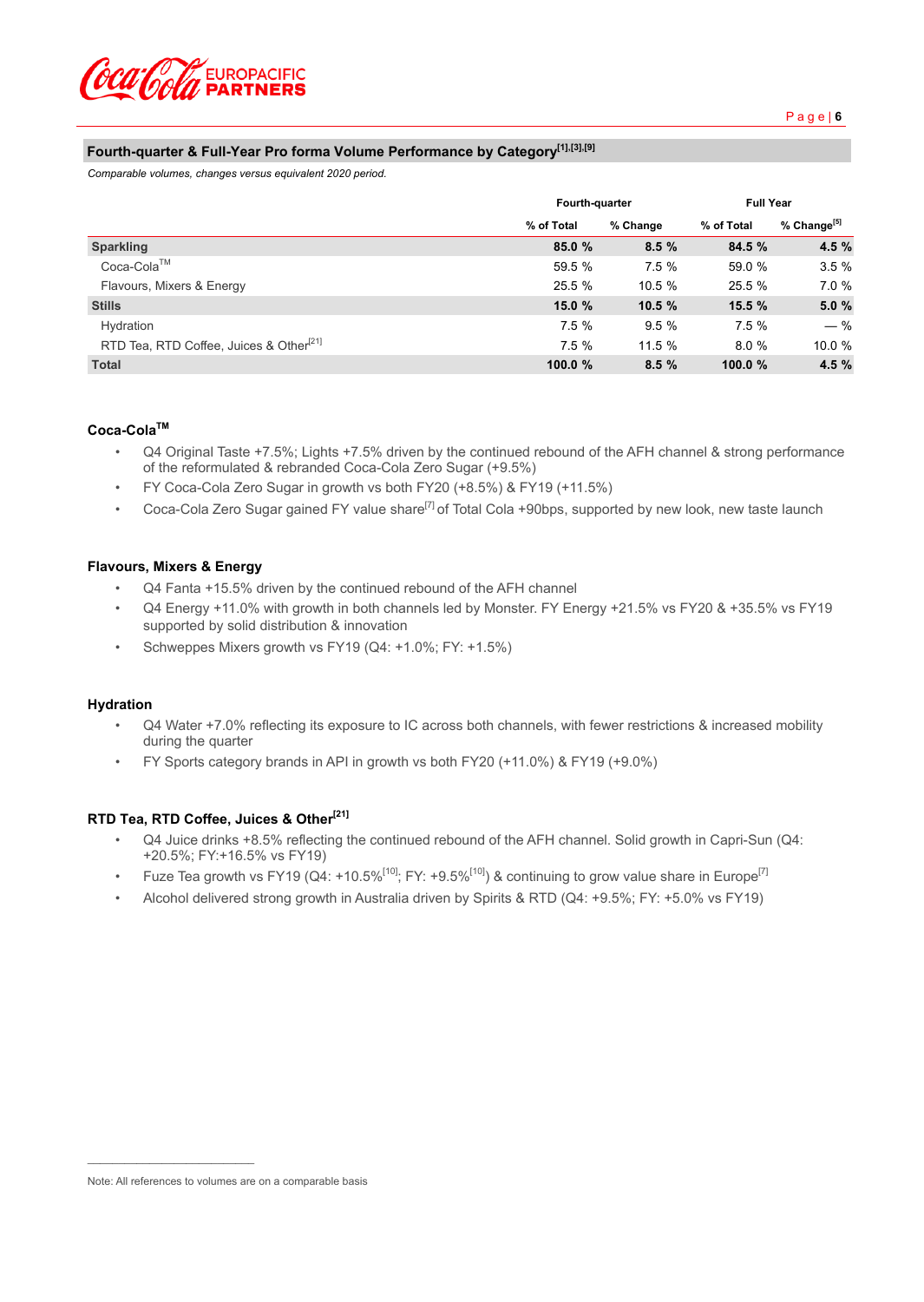

- 16 February 2022 at 12:00 GMT, 13:00 CET & 7:00 a.m.EST; accessible via www.cocacolaep.com
- Replay & transcript will be available at www.cocacolaep.com as soon as possible

#### **Financial Calendar**

- First-quarter 2022 trading update: 27 April 2022
- Financial calendar available here: https://ir.cocacolaep.com/financial-calendar/

| <b>Contacts</b>           |                    |                     |  |  |  |  |  |  |
|---------------------------|--------------------|---------------------|--|--|--|--|--|--|
| <b>Investor Relations</b> |                    |                     |  |  |  |  |  |  |
| <b>Sarah Willett</b>      | <b>Joe Collins</b> | <b>Claire Copps</b> |  |  |  |  |  |  |
| +44 7970 145 218          | +44 7583 903 560   | +44 7980 775 889    |  |  |  |  |  |  |
|                           |                    |                     |  |  |  |  |  |  |
| <b>Media Relations</b>    |                    |                     |  |  |  |  |  |  |
| <b>Shanna Wendt</b>       | <b>Nick Carter</b> |                     |  |  |  |  |  |  |
| +44 7976 595 168          | +44 7976 595 275   |                     |  |  |  |  |  |  |
|                           |                    |                     |  |  |  |  |  |  |

### **About CCEP**

Coca-Cola Europacific Partners is one of the world's leading consumer goods companies. We make, move and sell some of the world's most loved brands – serving 600 million consumers and helping 1.75 million customers across 29 countries grow.

We combine the strength and scale of a large, multi-national business with an expert, local knowledge of the customers we serve and communities we support.

The Company is currently listed on Euronext Amsterdam, the NASDAQ Global Select Market, London Stock Exchange and on the Spanish Stock Exchanges, trading under the symbol CCEP.

For more information about CCEP, please visit www.cocacolaep.com & follow CCEP on Twitter at @CocaColaEP

<sup>1.</sup> Refer to 'Note Regarding the Presentation of Pro forma financial information and Alternative Performance Measures' for further details and to 'Supplementary Financial Information' for a reconciliation of reported to comparable and reported to pro forma comparable results; Change percentages against prior year equivalent period unless stated otherwise

<sup>2.</sup> A unit case equals approximately 5.678 litres or 24 8-ounce servings<br>3. Pro forma figures as if the acquisition of Coca-Cola Amatil Limited or

<sup>3.</sup> Pro forma figures as if the acquisition of Coca-Cola Amatil Limited occurred at the beginning of the period presented for illustrative purposes only, it is not intended to estimate or predict future financial performance or what actual results would have been. Acquisition completed on 10 May 2021. Prepared on<br>a basis consistent with CCEP accounting policies and include transactio Regarding the Presentation of Pro forma financial information and Alternative Performance Measures' for further details

<sup>4.</sup> 9 November 2021 declared €1.40 dividend per share, paid 6 December 2021

<sup>5.</sup> NielsenIQ Strategic Planner FY21 Data to 02.Jan.22 Countries included are ES, DE, GB, FR, BE, NL, SE, PT & NO

<sup>6.</sup> Comparable & FX-neutral<br>7. Combined NARTD (non-a

<sup>7.</sup> Combined NARTD (non-alcoholic ready to drink) NielsenIQ Global Track MAT data for ES, PT, DE, FR, BE, NL, NZ, NO, SE to 02.Jan.22; GB to 01.Jan.22; IND to 31.Dec.21; NARTD IRI data for AUS to 02.Jan.22

<sup>8.</sup> Online Data is for available markets MAT GB to 01.Jan.22 (Retailer data+NielsenIQ), ES, FR, NL & SE to 02.Jan.22 (NielsenIQ), AUS to 02.Jan.22 (Retailer Data)

<sup>9.</sup> Adjusted for 4 fewer selling days in Q4; 1 less selling day in FY21; CCEP pro forma volume Q4 +3.0% vs FY20; CCEP pro forma volume FY21 +4.5% vs FY20

<sup>10.</sup> Europe only

<sup>11.</sup> Management's best estimate<br>12. Unassured & provisional

<sup>12.</sup> Unassured & provisional<br>13. Includes Australia. New 2 13. Includes Australia, New Zealand & the Pacific Islands, Indonesia & Papua New Guinea

<sup>14.</sup> Dividends subject to Board approval<br>15. Includes France & Monaco

<sup>15.</sup> Includes France & Monaco<br>16. Includes Spain, Portugal &

Includes Spain, Portugal & Andorra 17. Includes Belgium, Luxembourg, the Netherlands, Norway, Sweden & Iceland

<sup>18.</sup> Revenue per unit case 19. HoReCa = Hotels, Restaurants & Cafes

<sup>20.</sup> Northern Europe revenue per unit case declined in FY21 as a result of changes to Norwegian Soft Drink Taxes<br>21. RTD refers to Ready to Drink: Other includes Alcohol & Coffee

RTD refers to Ready to Drink; Other includes Alcohol & Coffee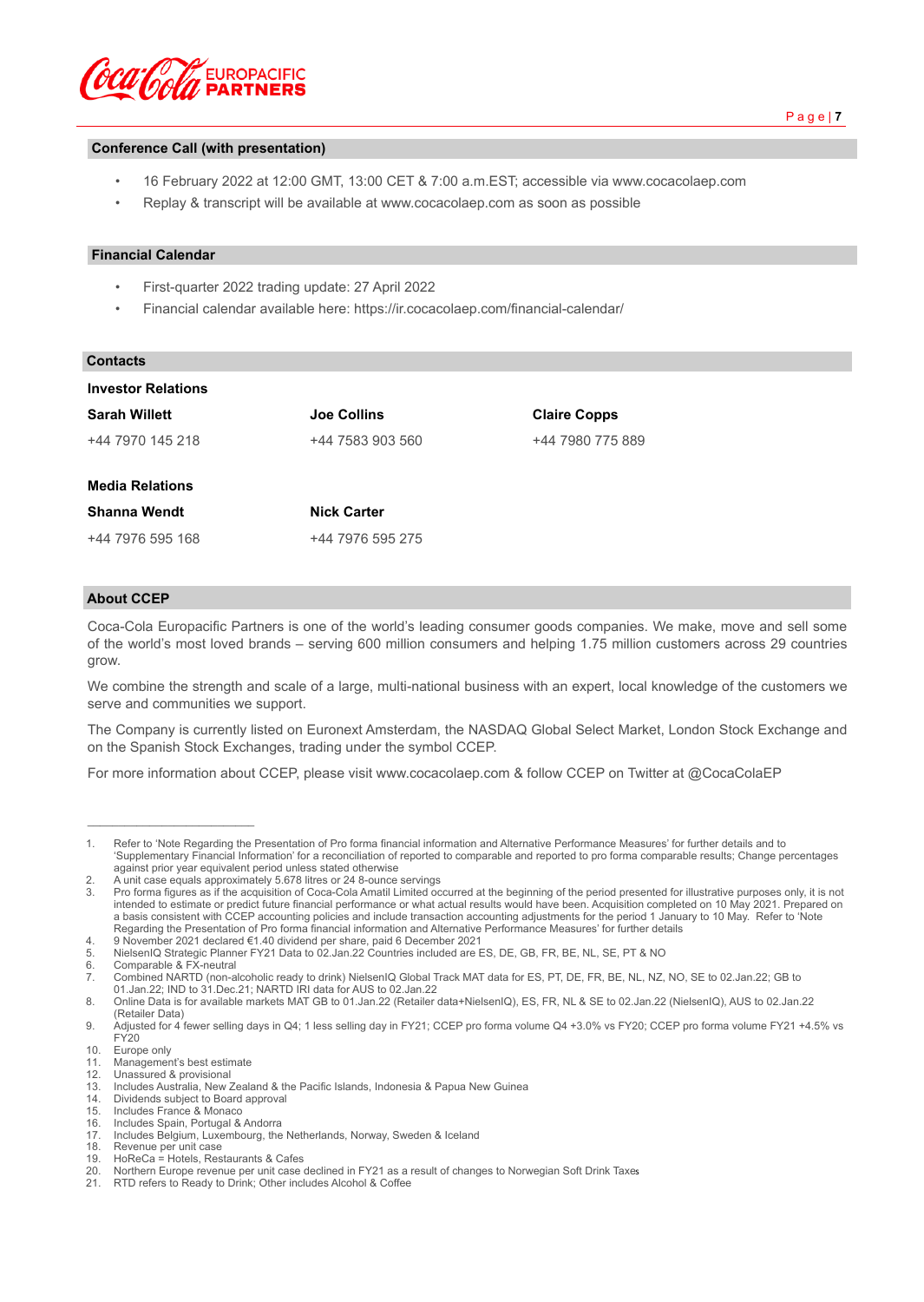

#### **Forward-Looking Statements**

*This document contains statements, estimates or projections that constitute "forward-looking statements" concerning the financial condition, performance, results, strategy and objectives of Coca-Cola Europacific Partners plc and its subsidiaries (together "CCEP" or the "Group"). Generally, the words "ambition," "target," "aim," "believe," "expect," "intend," "estimate," "anticipate," "project," "plan," "seek," "may," "could," "would," "should," "might," "will," "forecast," "outlook," "guidance," "possible," "potential," "predict," "objective" and similar expressions identify forward-looking statements, which generally are not historical in nature.* 

*Forward-looking statements are subject to certain risks that could cause actual results to differ materially from CCEP's historical experience and present expectations or projections, including with respect to the acquisition of Coca-Cola Amatil Limited and its subsidiaries (together "CCL" or "API") completed on 10 May 2021 (the "Acquisition"). As a result, undue reliance should not be placed on forward-looking statements, which speak only as of the date on which they are made. These risks include but are not limited to:* 

*1. those set forth in the "Risk Factors" section of CCEP's 2020 Annual Report on Form 20-F filed with the SEC on 12 March 2021,as updated and supplemented with the additional information set forth in the "Principal Risks and Risk Factors" section of the H1 2021 Half-year Report Filed with the SEC on 2 September 2021;*

*2. those set forth in the "Business and Sustainability Risks" section of CCL's 2020 Financial and Statutory Reports; and*

*3. risks and uncertainties relating to the Acquisition, including the risk that the businesses will not be integrated successfully or such integration may be more difficult, time consuming or costly than expected, which could result in additional demands on CCEP's resources, systems, procedures and controls, disruption of its ongoing business and diversion of management's attention from other business concerns; the possibility that certain assumptions with respect to API or the Acquisition could prove to be inaccurate; burdensome conditions imposed in connection with any regulatory approvals; ability to raise financing; the potential that the Acquisition may involve unexpected liabilities for which there is no indemnity; the potential failure to retain key employees as a result of the Acquisition or during integration of the businesses and disruptions resulting from the Acquisition, making it more difficult to maintain business relationships; the potential for (i) negative reaction from financial markets, customers, regulators, employees and other stakeholders, (ii) litigation related to the Acquisition.* 

*The full extent to which the COVID-19 pandemic will negatively affect CCEP and the results of its operations, financial condition and*  cash flows will depend on future developments that are highly uncertain and cannot be predicted, including the scope and duration of *the pandemic and actions taken by governmental authorities and other third parties in response to the pandemic.* 

*Due to these risks, CCEP's actual future results, dividend payments, capital and leverage ratios, growth, market share, tax rate, efficiency savings, the results of the integration of the businesses following the Acquisition, including expected efficiency and combination savings, and achievement of sustainability goals, may differ materially from the plans, goals, expectations and guidance set out in forward-looking statements (including those issued by CCL prior to the Acquisition). These risks may also adversely affect CCEP's share price. Additional risks that may impact CCEP's future financial condition and performance are identified in filings with the SEC which are available on the SEC's website at www.sec.gov. CCEP does not undertake any obligation to publicly update or*  revise any forward-looking statements, whether as a result of new information, future events, or otherwise, except as required under *applicable rules, laws and regulations. Furthermore, CCEP assumes no responsibility for the accuracy and completeness of any forward-looking statements. Any or all of the forward-looking statements contained in this filing and in any other of CCEP's or CCL's public statements (whether prior or subsequent to the Acquisition) may prove to be incorrect.*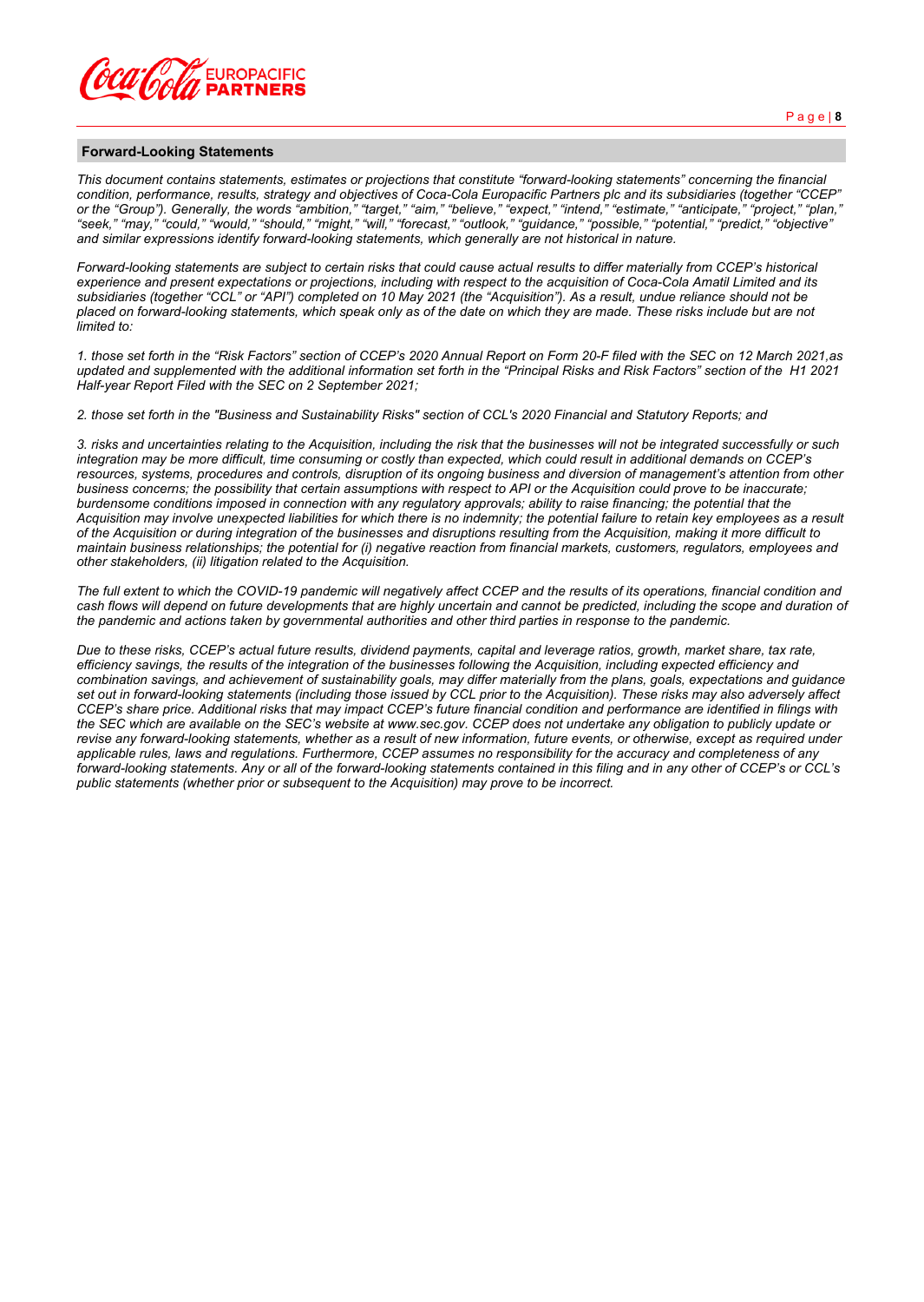

#### **Note Regarding the Presentation of Pro forma financial information and Alternative Performance Measures**

#### **Pro forma financial information**

Pro forma financial information has been provided in order to illustrate the effects of the acquisition of Coca-Cola Amatil Limited (referred to as CCL pre acquisition, API post acquisition) on the results of operations of CCEP and allow for greater comparability of the results of the combined group between periods. The pro forma financial information has been prepared for illustrative purposes only and because of its nature, addresses a hypothetical situation. It is based on information and assumptions that CCEP believes are reasonable, including assumptions as at 1 January 2021 and 1 January 2020 relating to acquisition accounting provisional fair values of API assets and liabilities which are assumed to be equivalent to those that have been provisionally determined as of the acquisition date and included in the financial statements for the year ended 31 December 2021, on a constant currency basis. The pro forma information also assumes the interest impact of additional debt financing reflecting the actual weighted average interest rate for acquisition financing of c.0.40% for all periods presented. Acquisition costs included in 2020 pro forma financial information are assumed to be equivalent to those incurred in 2021.

The pro forma financial information does not intend to represent what CCEP's results of operations actually would have been if the acquisition had been completed on the dates indicated, nor does it intend to represent, predict or estimate the results of operations for any future period or financial position at any future date. In addition, it does not reflect ongoing cost savings that CCEP expects to achieve as a result of the acquisition or the costs necessary to achieve these cost savings or synergies. As pro forma information is prepared to illustrate retrospectively the effects of future transactions, there are limitations that are inherent to the nature of pro forma information. As such, had the acquisition taken place on the dates assumed, the actual effects would not necessarily have been the same as those presented in the Pro Forma financial information contained herein.

#### **Alternative Performance Measures**

We use certain alternative performance measures (non-GAAP performance measures) to make financial, operating and planning decisions and to evaluate and report performance. We believe these measures provide useful information to investors and as such, where clearly identified, we have included certain alternative performance measures in this document to allow investors to better analyse our business performance and allow for greater comparability. To do so, we have excluded items affecting the comparability of period-over-period financial performance as described below. The alternative performance measures included herein should be read in conjunction with and do not replace the directly reconcilable GAAP measures.

For purposes of this document, the following terms are defined:

**''As reported''** are results extracted from our condensed consolidated interim financial statements.

**''Pro forma**'' includes the results of CCEP and API as if the Acquisition had occurred at the beginning of the period presented, including acquisition accounting adjustments relating to provisional fair values. Pro forma also includes impact of the additional debt financing costs incurred by CCEP in connection with the Acquisition for all periods presented.

**"Comparable''** is defined as results excluding items impacting comparability, which include restructuring charges, acquisition and integration related costs, inventory fair value step up related to acquisition accounting, the impact of the closure of the GB defined benefit pension scheme, net costs related to European flooding and net tax items relating to rate and law changes. Comparable volume is also adjusted for selling days.

**''Pro forma Comparable''** is defined as the pro forma results excluding items impacting comparability, as described above.

**''Fx-neutral''** is defined as period results excluding the impact of foreign exchange rate changes. Foreign exchange impact is calculated by recasting current year results at prior year exchange rates.

''**Capex**'' or **"Capital expenditures**'' is defined as purchases of property, plant and equipment and capitalised software, plus payments of principal on lease obligations, less proceeds from disposals of property, plant and equipment. Capex is used as a measure to ensure that cash spending on capital investment is in line with the Group's overall strategy for the use of cash.

**''Free cash flow''** is defined as net cash flows from operating activities less capital expenditures (as defined above) and interest paid. Free cash flow is used as a measure of the Group's cash generation from operating activities, taking into account investments in property, plant and equipment and non-discretionary lease and interest payments. Free cash flow is not intended to represent residual cash flow available for discretionary expenditures.

**''Adjusted EBITDA''** is calculated as Earnings Before Interest, Tax, Depreciation and Amortisation (EBITDA), after adding back items impacting the comparability of period over period financial performance. Adjusted EBITDA does not reflect cash expenditures, or future requirements for capital expenditures or contractual commitments. Further, adjusted EBITDA does not reflect changes in, or cash requirements for, working capital needs, and although depreciation and amortisation are non-cash charges, the assets being depreciated and amortised are likely to be replaced in the future and adjusted EBITDA does not reflect cash requirements for such replacements.

**''Net Debt''** is defined as the net of cash and cash equivalents and short term investments less borrowings and adjusted for the fair value of hedging instruments related to borrowings and other financial assets/liabilities related to borrowings. We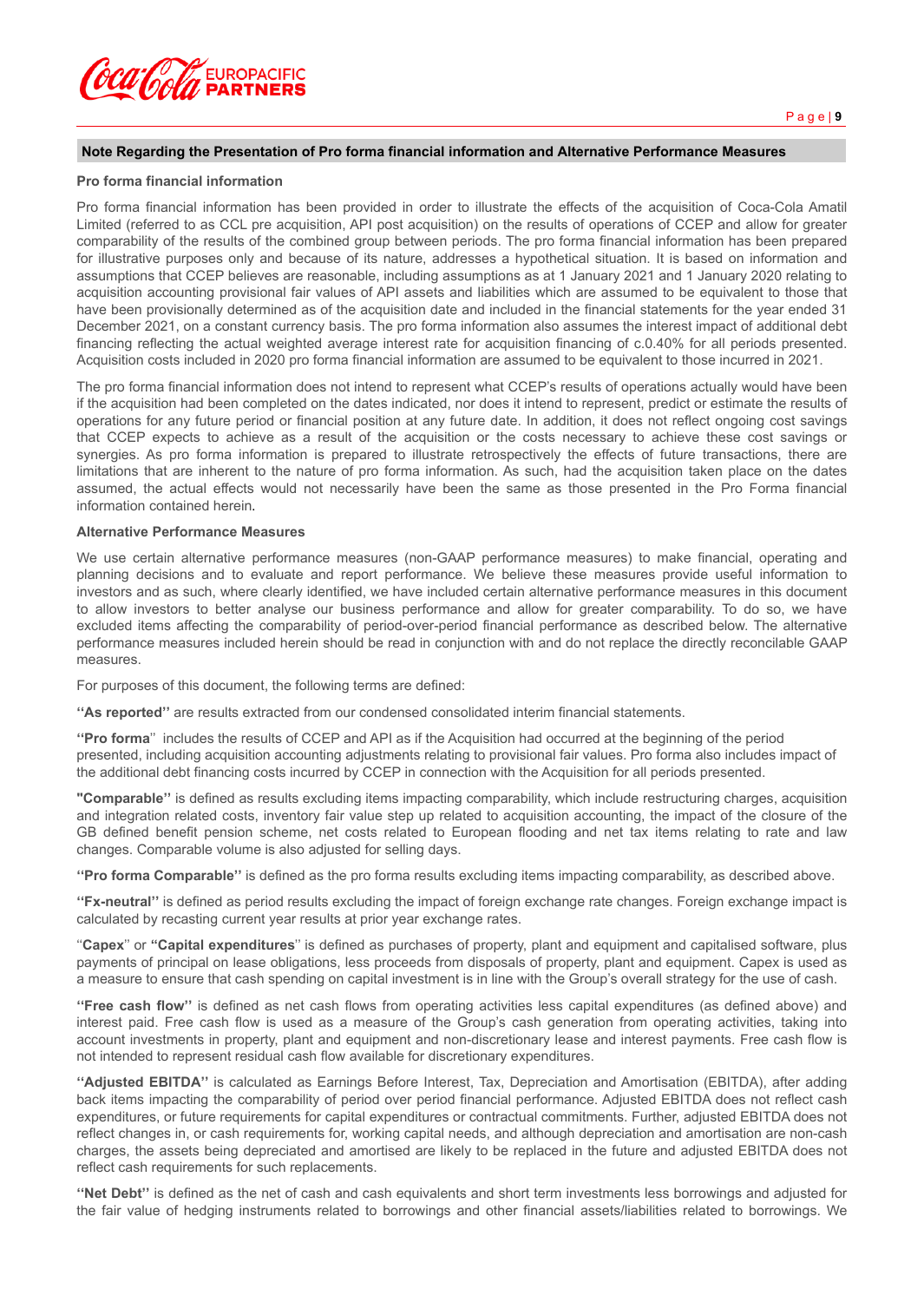

believe that reporting net debt is useful as it reflects a metric used by the Group to assess cash management and leverage. In addition, the ratio of net debt to adjusted EBITDA is used by investors, analysts and credit rating agencies to analyse our operating performance in the context of targeted financial leverage.

**''ROIC"** or **"Return on invested capital"** is defined as comparable operating profit after tax attributable to shareholders divided by the average of opening and closing invested capital for the year. Invested capital is calculated as the addition of borrowings and equity attributable to shareholders less cash and cash equivalents and short term investments. ROIC is used as a measure of capital efficiency and reflects how well the Group generates comparable operating profit relative to the capital invested in the business.

**''Dividend payout ratio''** is defined as dividends as a proportion of comparable profit after tax.

Additionally, within this document, we provide certain forward-looking non-GAAP financial Information, which management uses for planning and measuring performance. We are not able to reconcile forward-looking non-GAAP measures to reported measures without unreasonable efforts because it is not possible to predict with a reasonable degree of certainty the actual impact or exact timing of items that may impact comparability throughout year.

Unless otherwise stated, percent amounts are rounded to the nearest 0.5%.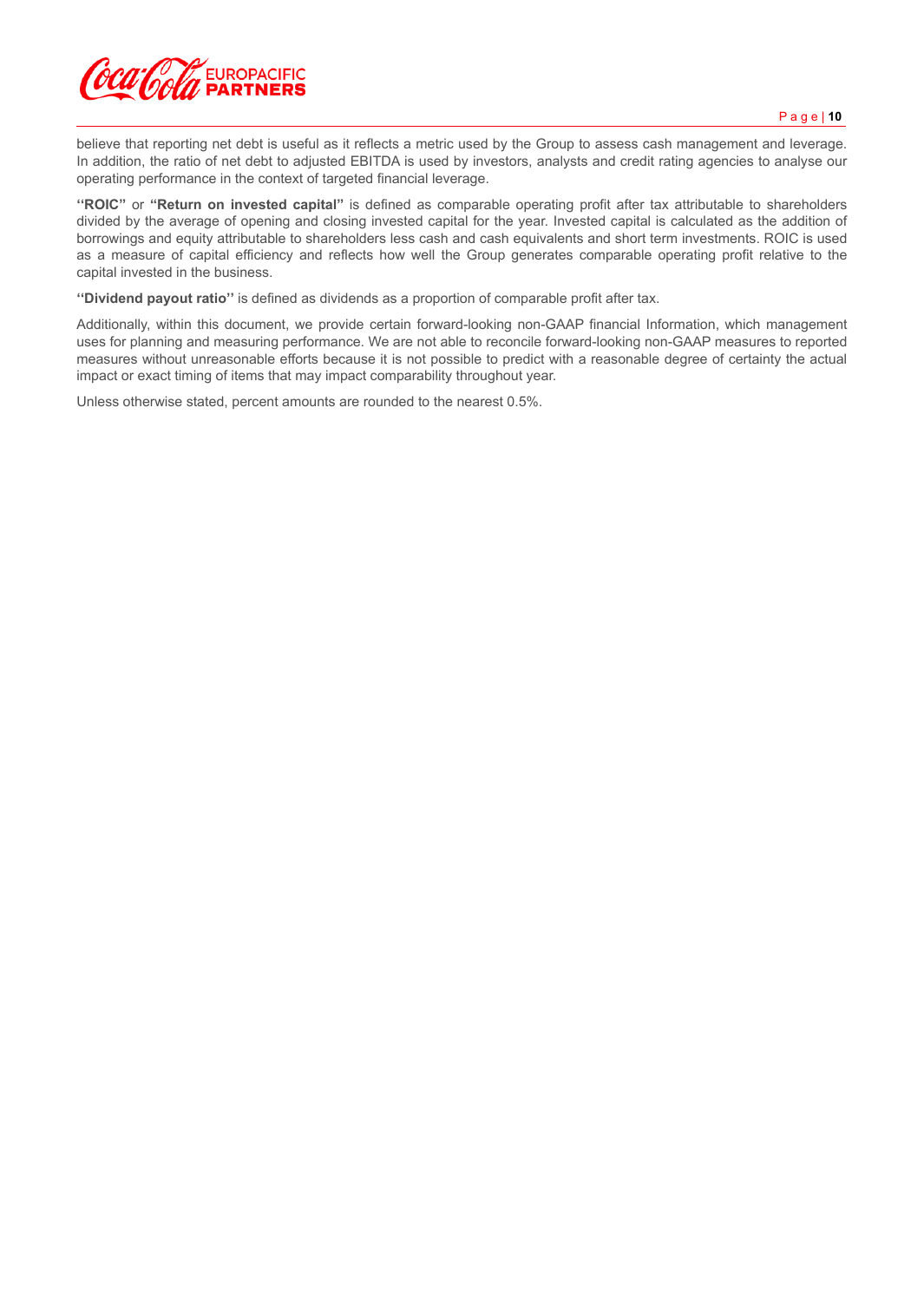

#### **Supplementary Financial Information - Income Statement - Reported to Comparable**

The following provides a summary reconciliation of CCEP's reported and comparable results for the full-year ended 31 December 2021 and 31 December 2020:

| Full year 2021                                                                                         | <b>As Reported</b> | <b>Items impacting Comparability</b><br>Comparable |                                                             |                                                                             |                                       |                                |                        |             |
|--------------------------------------------------------------------------------------------------------|--------------------|----------------------------------------------------|-------------------------------------------------------------|-----------------------------------------------------------------------------|---------------------------------------|--------------------------------|------------------------|-------------|
| Unaudited, in millions of $\epsilon$<br>except per share data which is<br>calculated prior to rounding | <b>CCEP</b>        | Restructuring<br>Charges <sup>[1]</sup>            | <b>Defined</b><br>benefit<br>plan<br>closure <sup>[2]</sup> | <b>Acquisition</b><br>and<br>Integration<br>related<br>costs <sup>[3]</sup> | Inventory<br>step up<br>$costs^{[4]}$ | <b>European</b><br>flooding[5] | Net Tax <sup>[6]</sup> | <b>CCEP</b> |
| Revenue                                                                                                | 13,763             |                                                    |                                                             |                                                                             |                                       |                                |                        | 13,763      |
| Cost of sales                                                                                          | 8,677              | (17)                                               | 3                                                           |                                                                             | (48)                                  | (9)                            |                        | 8,606       |
| Gross profit                                                                                           | 5,086              | 17                                                 | (3)                                                         |                                                                             | 48                                    | 9                              |                        | 5,157       |
| Operating expenses                                                                                     | 3,570              | (136)                                              | 6                                                           | (49)                                                                        | —                                     | (6)                            |                        | 3,385       |
| <b>Operating profit</b>                                                                                | 1,516              | 153                                                | (9)                                                         | 49                                                                          | 48                                    | 15                             |                        | 1,772       |
| Total finance costs, net                                                                               | 129                |                                                    |                                                             | (4)                                                                         |                                       |                                |                        | 125         |
| Non-operating items                                                                                    | 5                  |                                                    |                                                             |                                                                             |                                       |                                |                        | 5           |
| <b>Profit before taxes</b>                                                                             | 1,382              | 153                                                | (9)                                                         | 53                                                                          | 48                                    | 15                             |                        | 1,642       |
| <b>Taxes</b>                                                                                           | 394                | 43                                                 | 4                                                           | 10                                                                          | 13                                    | 3                              | (127)                  | 340         |
| <b>Profit after taxes</b>                                                                              | 988                | 110                                                | (13)                                                        | 43                                                                          | 35                                    | 12                             | 127                    | 1,302       |
| <b>Attributable to:</b>                                                                                |                    |                                                    |                                                             |                                                                             |                                       |                                |                        |             |
| Shareholders                                                                                           | 982                | 109                                                | (13)                                                        | 43                                                                          | 34                                    | 12                             | 127                    | 1,294       |
| Non-controlling interest                                                                               | 6                  |                                                    |                                                             |                                                                             | 1                                     |                                |                        | 8           |
| <b>Profit after taxes</b>                                                                              | 988                | 110                                                | (13)                                                        | 43                                                                          | 35                                    | 12                             | 127                    | 1,302       |
| Diluted earnings per share $(\epsilon)$                                                                | 2.15               | 0.24                                               | (0.03)                                                      | 0.09                                                                        | 0.07                                  | 0.03                           | 0.28                   | 2.83        |

| Full year 2020                                                                                  | <b>As Reported</b> | <b>Items impacting Comparability</b>         |                                                | Comparable                                                            |                        |             |
|-------------------------------------------------------------------------------------------------|--------------------|----------------------------------------------|------------------------------------------------|-----------------------------------------------------------------------|------------------------|-------------|
| Unaudited, in millions of $\epsilon$ except share data which<br>is calculated prior to rounding | <b>CCEP</b>        | Mark-to-<br>market<br>effects <sup>[7]</sup> | <b>Restructuring</b><br>Charges <sup>[1]</sup> | Total<br><b>Acquisition</b><br><b>Related</b><br>Costs <sup>[3]</sup> | Net Tax <sup>[6]</sup> | <b>CCEP</b> |
| Revenue                                                                                         | 10,606             |                                              |                                                |                                                                       |                        | 10,606      |
| Cost of sales                                                                                   | 6,871              |                                              | (62)                                           |                                                                       |                        | 6,809       |
| <b>Gross profit</b>                                                                             | 3,735              |                                              | 62                                             |                                                                       |                        | 3,797       |
| Operating expenses                                                                              | 2,922              | (2)                                          | (306)                                          | (11)                                                                  |                        | 2,603       |
| <b>Operating profit</b>                                                                         | 813                | $\overline{2}$                               | 368                                            | 11                                                                    |                        | 1,194       |
| Total finance costs, net                                                                        | 111                |                                              |                                                | (3)                                                                   |                        | 108         |
| Non-operating items                                                                             |                    |                                              |                                                |                                                                       |                        |             |
| <b>Profit before taxes</b>                                                                      | 695                | $\overline{2}$                               | 368                                            | 14                                                                    |                        | 1,079       |
| Taxes                                                                                           | 197                |                                              | 103                                            | 3                                                                     | (45)                   | 258         |
| <b>Profit after taxes</b>                                                                       | 498                | $\overline{2}$                               | 265                                            | 11                                                                    | 45                     | 821         |
| <b>Attributable to:</b>                                                                         |                    |                                              |                                                |                                                                       |                        |             |
| Shareholders                                                                                    | 498                | 2                                            | 265                                            | 11                                                                    | 45                     | 821         |
| Non-controlling interest                                                                        |                    |                                              |                                                |                                                                       |                        |             |
| <b>Profit after taxes</b>                                                                       | 498                | $\mathbf{2}$                                 | 265                                            | 11                                                                    | 45                     | 821         |
| Diluted earnings per share $(\epsilon)$                                                         | 1.09               |                                              | 0.58                                           | 0.03                                                                  | 0.10                   | 1.80        |

<sup>[1]</sup> Amounts represent restructuring charges related to business transformation activities.

 $\overline{\phantom{a}}$  , where the contract of the contract of the contract of the contract of the contract of the contract of the contract of the contract of the contract of the contract of the contract of the contract of the contr

<sup>&</sup>lt;sup>[2]</sup> Amounts represent the impact of the closure of the GB defined benefit pension scheme to future benefits accrual on 31 March 2021.

<sup>[3]</sup> Amounts represent cost associated with the acquisition and integration of CCL.

<sup>[4]</sup> Amounts represent the non-recurring impact of the fair value step-up of API finished goods.

<sup>&</sup>lt;sup>[5]</sup> Amounts represent the incremental net costs incurred as a result of the July 2021 flooding events, which impacted the operations of our manufacturing facilities in Chaudfontaine and Bad Neuenahr.

<sup>&</sup>lt;sup>[6]</sup> Amounts include the deferred tax impact related to income tax rate and law changes.

<sup>[7]</sup> Amounts represent the net out of period mark-to-market impact of non-designated commodity hedges.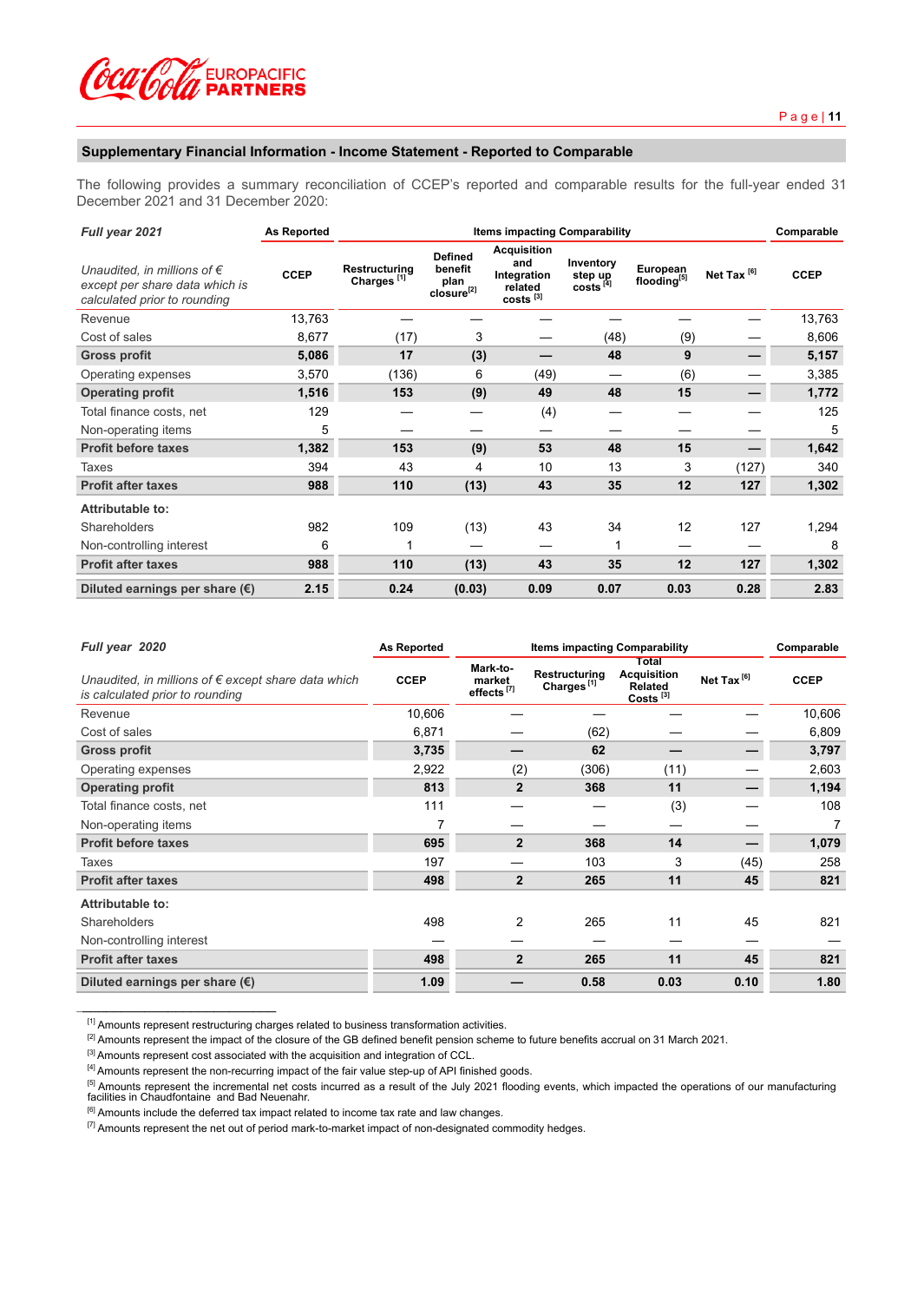

 $\overline{\phantom{a}}$  , where the contract of the contract of the contract of the contract of the contract of the contract of the contract of the contract of the contract of the contract of the contract of the contract of the contr

#### **Supplementary Financial Information - Income Statement - Reported to Pro forma Comparable**

The following provides a summary reconciliation of CCEP's reported and pro forma comparable results for the full-year ended 31 December 2021 and 31 December 2020:

| <b>Full Year 2021</b>                                                                           | <b>As Reported</b> | Pro forma<br>adjustments<br>$CCL^{[A]}$ | <b>Transaction</b><br>accounting<br>adjustments <sup>[B]</sup> | Pro forma<br>Combined | Items impacting<br>Comparability <sup>[E]</sup> | Pro forma<br>Comparable |
|-------------------------------------------------------------------------------------------------|--------------------|-----------------------------------------|----------------------------------------------------------------|-----------------------|-------------------------------------------------|-------------------------|
| Unaudited, in millions of $\epsilon$ except share<br>data which is calculated prior to rounding | <b>CCEP</b>        |                                         |                                                                | <b>CCEP</b>           |                                                 | <b>CCEP</b>             |
| Revenue                                                                                         | 13,763             | 1,056                                   |                                                                | 14,819                |                                                 | 14,819                  |
| Cost of sales                                                                                   | 8,677              | 616                                     |                                                                | 9,293                 | (71)                                            | 9,222                   |
| <b>Gross profit</b>                                                                             | 5,086              | 440                                     |                                                                | 5,526                 | 71                                              | 5,597                   |
| Operating expenses                                                                              | 3,570              | 323                                     | 68                                                             | 3,961                 | (250)                                           | 3,711                   |
| <b>Operating profit</b>                                                                         | 1,516              | 117                                     | (68)                                                           | 1,565                 | 321                                             | 1,886                   |
| Total finance costs, net                                                                        | 129                | 12                                      | 9                                                              | 150                   | (4)                                             | 146                     |
| Non-operating items                                                                             | 5                  | (1)                                     |                                                                | 4                     |                                                 | 4                       |
| <b>Profit before taxes</b>                                                                      | 1,382              | 106                                     | (77)                                                           | 1,411                 | 325                                             | 1,736                   |
| Taxes                                                                                           | 394                | 29                                      | (20)                                                           | 403                   | (36)                                            | 367                     |
| <b>Profit after taxes</b>                                                                       | 988                | 77                                      | (57)                                                           | 1,008                 | 361                                             | 1,369                   |
| Attributable to:                                                                                |                    |                                         |                                                                |                       |                                                 |                         |
| Shareholders                                                                                    | 982                | 74                                      | (58)                                                           | 998                   | 359                                             | 1,357                   |
| Non-controlling interest                                                                        | 6                  | 3                                       | 1                                                              | 10                    | 2                                               | 12                      |
| <b>Profit after taxes</b>                                                                       | 988                | 77                                      | (57)                                                           | 1,008                 | 361                                             | 1,369                   |
| Diluted earnings per share $(\epsilon)$                                                         | 2.15               | 0.16                                    | (0.13)                                                         | 2.18                  | 0.79                                            | 2.97                    |

[A] Amounts represent adjustments to include CCL financial results prepared on a basis consistent with CCEP accounting policies, as if the Acquisition had occurred on 1 January 2021 and excludes CCL acquisition and integration related costs.

<sup>[B]</sup> Amounts represent transaction accounting adjustments for the period 1 January to 10 May as if the Acquisition had occurred on 1 January 2021. These<br>include the depreciation and amortisation impact relating to provisi

| <b>Full Year 2020</b>                                                                           | <b>As Reported</b> | <b>Historical</b><br>adjusted<br>CCL <sub>[C]</sub> | <b>Transaction</b><br>accounting<br>adjustments <sup>[D]</sup> | Pro forma<br>Combined | Items impacting<br>Comparability <sup>[E]</sup> | Pro forma<br>Comparable |
|-------------------------------------------------------------------------------------------------|--------------------|-----------------------------------------------------|----------------------------------------------------------------|-----------------------|-------------------------------------------------|-------------------------|
| Unaudited, in millions of $\epsilon$ except share<br>data which is calculated prior to rounding | <b>CCEP</b>        |                                                     |                                                                | <b>CCEP</b>           |                                                 | <b>CCEP</b>             |
| Revenue                                                                                         | 10,606             | 2,929                                               |                                                                | 13,535                |                                                 | 13,535                  |
| Cost of sales                                                                                   | 6,871              | 1,737                                               | 57                                                             | 8,665                 | (118)                                           | 8,547                   |
| <b>Gross profit</b>                                                                             | 3,735              | 1,192                                               | (57)                                                           | 4,870                 | 118                                             | 4,988                   |
| Operating expenses                                                                              | 2,922              | 1,022                                               | 130                                                            | 4,074                 | (581)                                           | 3,493                   |
| <b>Operating profit</b>                                                                         | 813                | 170                                                 | (187)                                                          | 796                   | 699                                             | 1,495                   |
| Total finance costs, net                                                                        | 111                | 37                                                  | 19                                                             | 167                   | (7)                                             | 160                     |
| Non-operating items                                                                             | 7                  | $\overline{2}$                                      |                                                                | 9                     | (4)                                             | 5                       |
| <b>Profit before taxes</b>                                                                      | 695                | 131                                                 | (206)                                                          | 620                   | 710                                             | 1,330                   |
| <b>Taxes</b>                                                                                    | 197                | 44                                                  | (57)                                                           | 184                   | 142                                             | 326                     |
| <b>Profit after taxes</b>                                                                       | 498                | 87                                                  | (149)                                                          | 436                   | 568                                             | 1,004                   |
| <b>Attributable to:</b>                                                                         |                    |                                                     |                                                                |                       |                                                 |                         |
| Shareholders                                                                                    | 498                | 109                                                 | (152)                                                          | 455                   | 542                                             | 997                     |
| Non-controlling interest                                                                        |                    | (22)                                                | 3                                                              | (19)                  | 26                                              | 7                       |
| <b>Profit after taxes</b>                                                                       | 498                | 87                                                  | (149)                                                          | 436                   | 568                                             | 1,004                   |
| Diluted earnings per share $(\epsilon)$                                                         | 1.09               | 0.24                                                | (0.33)                                                         | 1.00                  | 1.19                                            | 2.19                    |

<sup>[C]</sup> Amounts represent adjustments to reflect CCL financial results as if the Acquisition had occurred on 1 January 2020. The impact of adjustments made to<br>CCL's historical financial statements in order to present them on

<sup>[D]</sup> Amounts represent transaction accounting adjustments for the period 1 January to 31 December as if the Acquisition had occurred on 1 January 2020.<br>These include the depreciation and amortisation impact relating to pr

[E] Items impacting comparability represents amounts included within pro forma Combined CCEP affecting the comparability of CCEP's year-over-year financial performance and are set out in the following table: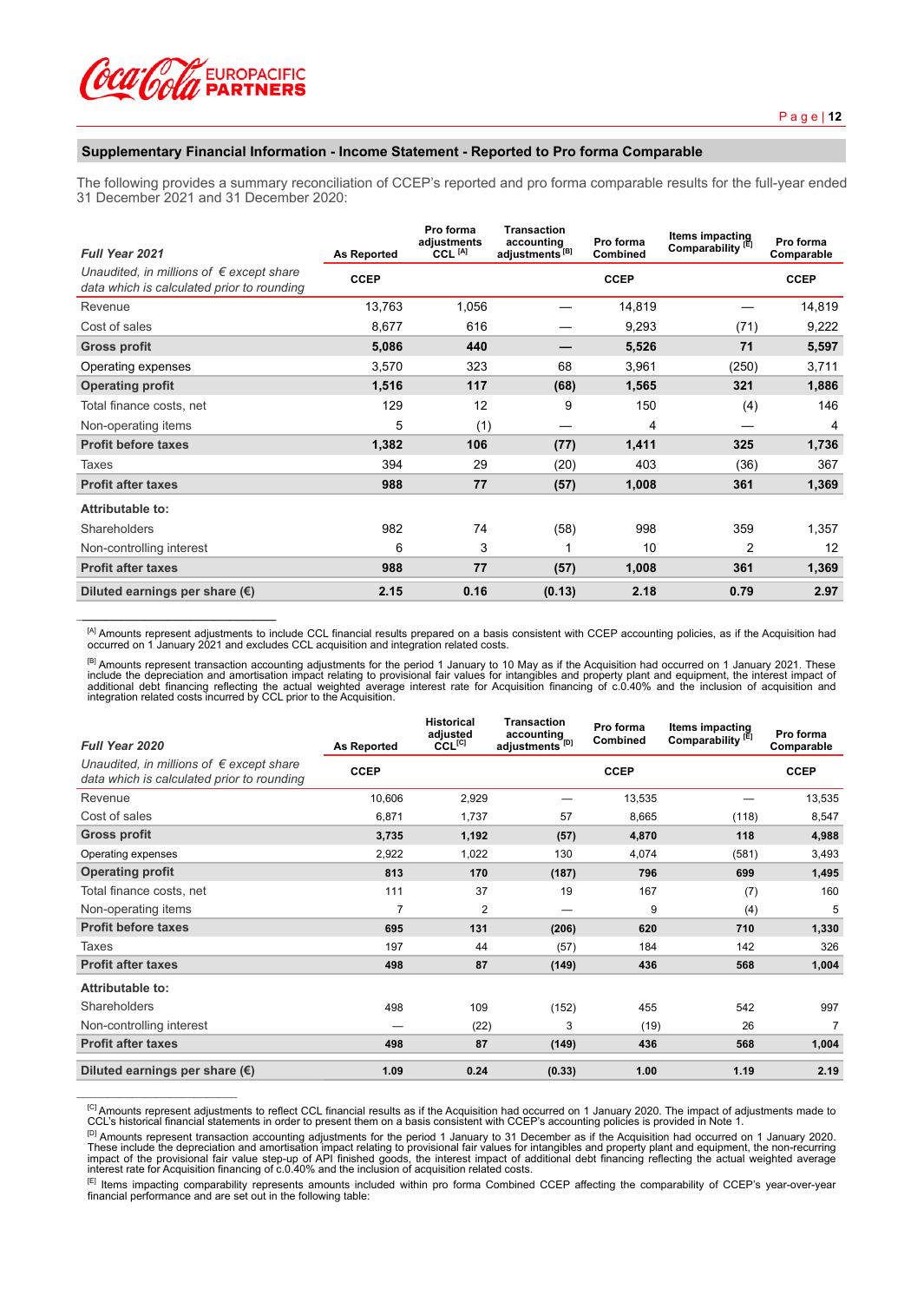

| Full year 2021                                                                                           | <b>Items impacting Comparability</b>    |                                                          |                                                           |                            |                         |                        |                         |                                                  |  |  |  |
|----------------------------------------------------------------------------------------------------------|-----------------------------------------|----------------------------------------------------------|-----------------------------------------------------------|----------------------------|-------------------------|------------------------|-------------------------|--------------------------------------------------|--|--|--|
| Unaudited, in<br>millions of $\epsilon$ except<br>share data which is<br>calculated prior to<br>rounding | Restructuring<br>Charges <sup>[1]</sup> | <b>Defined</b><br>benefit plan<br>closure <sup>[2]</sup> | <b>Acquisition</b><br>and<br>Integration<br>related costs | Inventory<br>step up costs | European<br>flooding[5] | Net Tax <sup>[6]</sup> | Other <sup>[7]</sup>    | <b>Total items</b><br>impacting<br>Comparability |  |  |  |
| Revenue                                                                                                  |                                         |                                                          |                                                           |                            |                         |                        |                         |                                                  |  |  |  |
| Cost of sales                                                                                            | (17)                                    | 3                                                        |                                                           | (48)                       | (9)                     |                        |                         | (71)                                             |  |  |  |
| <b>Gross profit</b>                                                                                      | 17                                      | (3)                                                      |                                                           | 48                         | 9                       |                        |                         | 71                                               |  |  |  |
| Operating expenses                                                                                       | (136)                                   | 6                                                        | (110)                                                     |                            | (6)                     |                        | (4)                     | (250)                                            |  |  |  |
| <b>Operating profit</b>                                                                                  | 153                                     | (9)                                                      | 110                                                       | 48                         | 15                      |                        | $\overline{\mathbf{4}}$ | 321                                              |  |  |  |
| Total finance costs,<br>net                                                                              |                                         |                                                          | (4)                                                       |                            |                         |                        |                         | (4)                                              |  |  |  |
| Non-operating items                                                                                      |                                         |                                                          |                                                           |                            |                         |                        |                         |                                                  |  |  |  |
| <b>Profit before taxes</b>                                                                               | 153                                     | (9)                                                      | 114                                                       | 48                         | 15                      |                        | 4                       | 325                                              |  |  |  |
| <b>Taxes</b>                                                                                             | 43                                      | 4                                                        | 27                                                        | 13                         | 3                       | (127)                  | 1                       | (36)                                             |  |  |  |
| <b>Profit after taxes</b>                                                                                | 110                                     | (13)                                                     | 87                                                        | 35                         | 12                      | 127                    | 3                       | 361                                              |  |  |  |
| Attributable to:                                                                                         |                                         |                                                          |                                                           |                            |                         |                        |                         |                                                  |  |  |  |
| Shareholders                                                                                             | 109                                     | (13)                                                     | 87                                                        | 34                         | 12                      | 127                    | 3                       | 359                                              |  |  |  |
| Non-controlling<br>interest                                                                              | 1                                       |                                                          |                                                           | 1                          |                         |                        |                         | $\overline{2}$                                   |  |  |  |
| <b>Profit after taxes</b>                                                                                | 110                                     | (13)                                                     | 87                                                        | 35                         | 12                      | 127                    | 3                       | 361                                              |  |  |  |
| <b>Diluted earnings</b><br>per share $(\epsilon)$                                                        | 0.24                                    | (0.03)                                                   | 0.19                                                      | 0.07                       | 0.03                    | 0.28                   | 0.01                    | 0.79                                             |  |  |  |

 $\mathcal{L}_\text{max}$  and  $\mathcal{L}_\text{max}$  and  $\mathcal{L}_\text{max}$ 

#### *Full year 2020* **Items impacting Comparability**

| Unaudited, in millions of $\epsilon$<br>except share data which is<br>calculated prior to<br>rounding | Restructuring<br>Charges <sup>[1]</sup> | <b>Acquisition</b><br>and<br>Integration<br>related costs<br>$[3]$ | Inventory<br>step up costs<br>[4] | Mark-to-<br>market<br>effects <sup>[8]</sup> | Net Tax <sup>[6]</sup> | Impairment<br>[9] | Other <sup>[7]</sup> | <b>Total items</b><br>impacting<br>Comparability |
|-------------------------------------------------------------------------------------------------------|-----------------------------------------|--------------------------------------------------------------------|-----------------------------------|----------------------------------------------|------------------------|-------------------|----------------------|--------------------------------------------------|
| Revenue                                                                                               |                                         |                                                                    |                                   |                                              |                        |                   |                      |                                                  |
| Cost of sales                                                                                         | (70)                                    |                                                                    | (48)                              |                                              |                        |                   |                      | (118)                                            |
| <b>Gross profit</b>                                                                                   | 70                                      |                                                                    | 48                                |                                              |                        |                   |                      | 118                                              |
| Operating expenses                                                                                    | (325)                                   | (125)                                                              |                                   | (2)                                          |                        | (116)             | (13)                 | (581)                                            |
| <b>Operating profit</b>                                                                               | 395                                     | 125                                                                | 48                                | $\mathbf{2}$                                 |                        | 116               | 13                   | 699                                              |
| Total finance costs, net                                                                              |                                         | (7)                                                                |                                   |                                              |                        |                   |                      | (7)                                              |
| Non-operating items                                                                                   |                                         |                                                                    |                                   |                                              |                        |                   | (4)                  | (4)                                              |
| <b>Profit before taxes</b>                                                                            | 395                                     | 132                                                                | 48                                | $\overline{2}$                               |                        | 116               | 17                   | 710                                              |
| <b>Taxes</b>                                                                                          | 111                                     | 30                                                                 | 13                                |                                              | (45)                   | 29                | 4                    | 142                                              |
| <b>Profit after taxes</b>                                                                             | 284                                     | 102                                                                | 35                                | $\mathbf{2}$                                 | 45                     | 87                | 13                   | 568                                              |
| <b>Attributable to:</b>                                                                               |                                         |                                                                    |                                   |                                              |                        |                   |                      |                                                  |
| Shareholders                                                                                          | 284                                     | 102                                                                | 34                                | 2                                            | 45                     | 62                | 13                   | 542                                              |
| Non-controlling interest                                                                              |                                         |                                                                    |                                   |                                              |                        | 25                |                      | 26                                               |
| <b>Profit after taxes</b>                                                                             | 284                                     | 102                                                                | 35                                | $\overline{2}$                               | 45                     | 87                | 13                   | 568                                              |
| <b>Diluted earnings per</b><br>share $(\epsilon)$                                                     | 0.62                                    | 0.23                                                               | 0.07                              |                                              | 0.10                   | 0.14              | 0.03                 | 1.19                                             |

 $[1]$  Amounts represent restructuring charges related to business transformation activities.

<sup>[2]</sup> Amounts represent the impact of the closure of the GB defined benefit pension scheme to future benefits accrual on 31 March 2021.

 $[3]$  Amounts represent cost associated with the acquisition and integration of CCL.

<sup>[5]</sup> Amounts represent the incremental net costs incurred as a result of the July 2021 flooding events, which impacted the operations of our manufacturing facilities in Chaudfontaine and Bad Neuenahr.

<sup>[6]</sup> Amounts include the deferred tax impact related to income tax rate and law changes.

 $^{[7]}$  Amounts represent charges incurred prior to Acquisition classified as non-trading items by CCL which are not expected to recur.

<sup>[8]</sup> Amounts represent the net out of period mark-to-market impact of non-designated commodity hedges.

<sup>[9]</sup> Amounts represent the charges recognised by CCL relating to the impairment of Indonesia and Fiji during H1 2020.

<sup>&</sup>lt;sup>[4]</sup> Amounts represent the non-recurring impact of the provisional fair value step-up of API finished goods. For 2021, these charges are included within the As<br>Reported results. For 2020, these charges are included within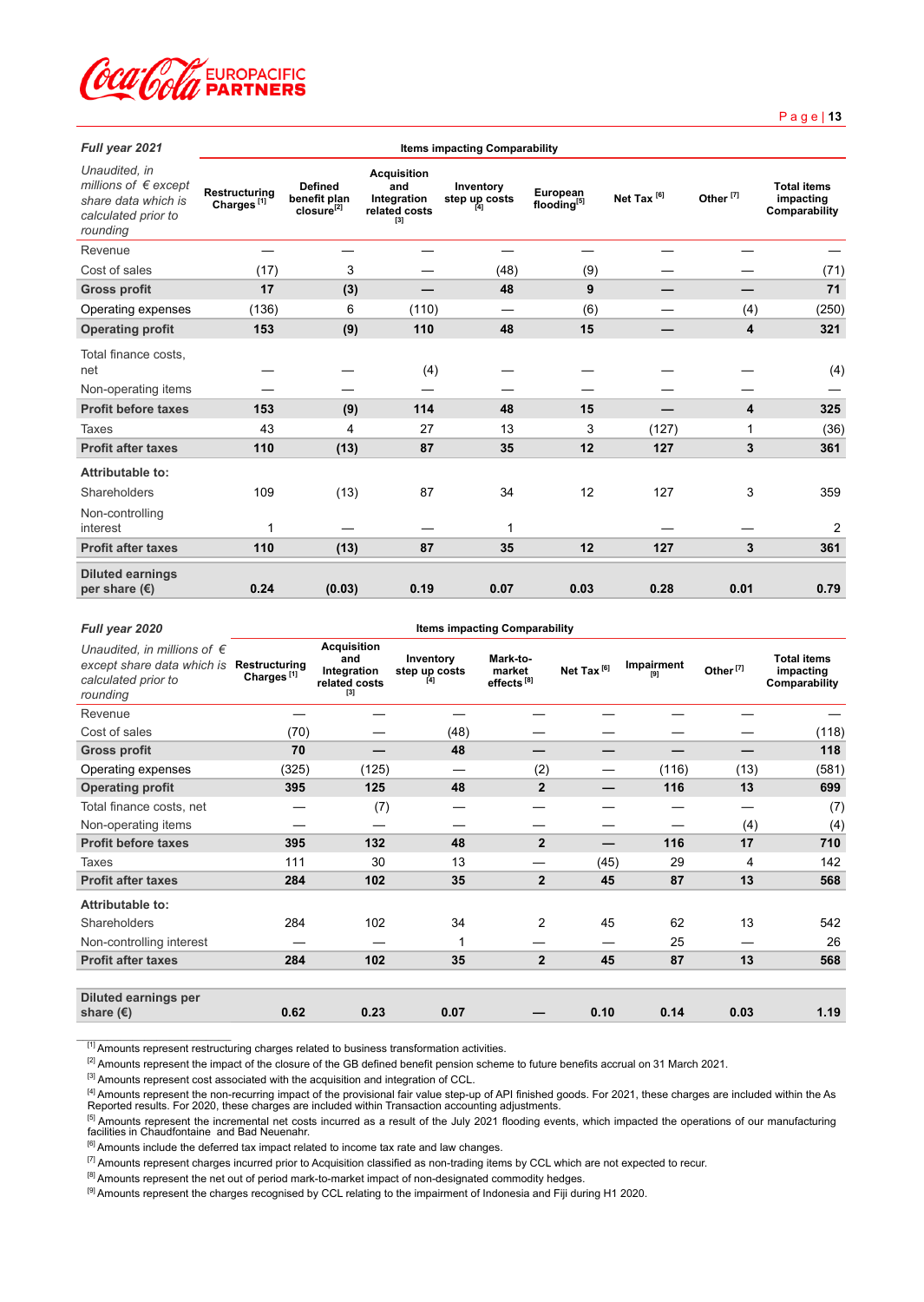

#### **Note 1: Adjustments to API's financial statements**

The financial statements below illustrate the impact of adjustments made to the historical financial statements of CCL in order to present them on a basis consistent with CCEP's accounting policies.

| Full year 2020                       | Historical CCL <sup>[1]</sup> | Reclassifications <sup>[2]</sup> | <b>Adjusted CCL</b> | <b>Historical Adjusted</b><br>$CCL$ [3] |  |
|--------------------------------------|-------------------------------|----------------------------------|---------------------|-----------------------------------------|--|
| Unaudited, in millions of $\epsilon$ | AUD (A\$)                     | AUD (A\$)                        | AUD (A\$)           | EUR $(€)$                               |  |
| Revenue                              |                               | 4,853                            | 4,853               | 2,929                                   |  |
| Trading revenue                      | 4,762                         | (4, 762)                         |                     |                                         |  |
| Cost of sales                        |                               | (2,877)                          | (2,877)             | (1,737)                                 |  |
| Cost of goods sold                   | (2,862)                       | 2,862                            |                     |                                         |  |
| Delivery                             | (221)                         | 221                              |                     |                                         |  |
| <b>Gross profit</b>                  | 1,679                         | 297                              | 1,976               | 1,192                                   |  |
| Other revenues                       | 39                            | (39)                             |                     |                                         |  |
| Operating expenses                   | (1, 438)                      | (255)                            | (1,693)             | (1,022)                                 |  |
| <b>Operating profit</b>              | 280                           | 3                                | 283                 | 170                                     |  |
| Finance income                       | 33                            |                                  | 33                  | 20                                      |  |
| Finance costs                        | (95)                          |                                  | (95)                | (57)                                    |  |
| Total finance costs, net             | (62)                          |                                  | (62)                | (37)                                    |  |
| Non-operating items                  |                               | (3)                              | (3)                 | (2)                                     |  |
| <b>Profit before taxes</b>           | 218                           |                                  | 218                 | 131                                     |  |
| Taxes                                |                               | (73)                             | (73)                | (44)                                    |  |
| Income tax expense                   | (73)                          | 73                               |                     |                                         |  |
| <b>Profit after taxes</b>            | 145                           |                                  | 145                 | 87                                      |  |
| Attributable to:                     |                               |                                  |                     |                                         |  |
| Shareholders                         | 180                           |                                  | 180                 | 109                                     |  |
| Non-controlling interest             | (35)                          |                                  | (35)                | (22)                                    |  |
| <b>Profit after taxes</b>            | 145                           |                                  | 145                 | 87                                      |  |

[1] Historical income statement previously published by CCL for the period 1 January 2020 to 31 December 2020.

<sup>[2]</sup> Accounting policy and classification adjustments made to CCL's income statement in order to present on a basis consistent with CCEP.

[3] CCL income statement has been translated from Australian Dollars to Euros using the average exchange rate for the period of 0.6036.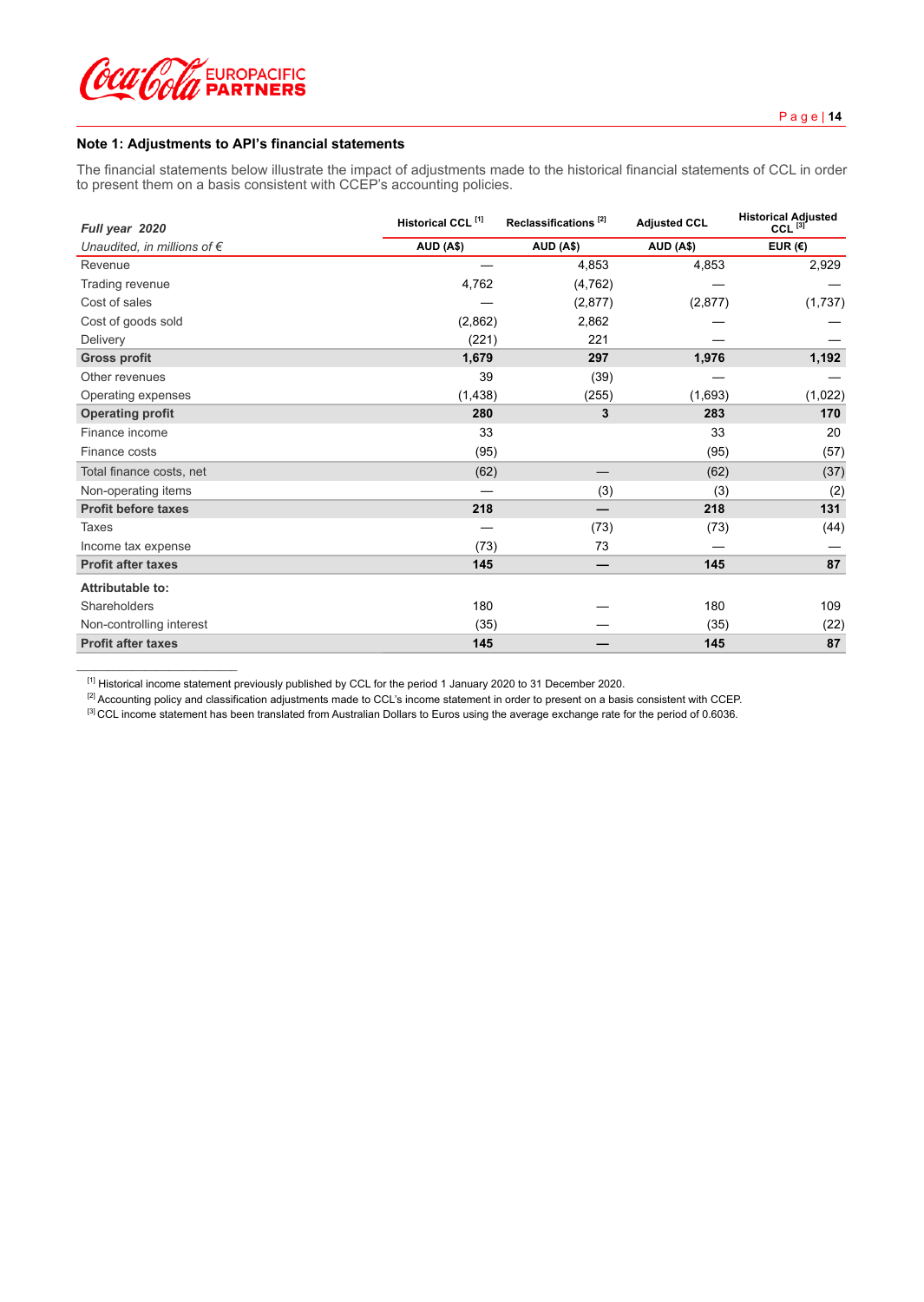

## **Supplemental Financial Information - Operating Profit - Reported to Comparable**

#### **Revenue**

| <b>Revenue CCEP</b>                                                                                                                                                             |                     | <b>Fourth-Quarter Ended</b> |          | <b>Year Ended</b>   |                     |          |  |
|---------------------------------------------------------------------------------------------------------------------------------------------------------------------------------|---------------------|-----------------------------|----------|---------------------|---------------------|----------|--|
| In millions of $\epsilon$ , except per case<br>data which is calculated prior to<br>rounding. FX impact calculated<br>by recasting current year results<br>at prior year rates. | 31 December<br>2021 | 31 December<br>2020         | % Change | 31 December<br>2021 | 31 December<br>2020 | % Change |  |
| As reported                                                                                                                                                                     | 3,896               | 2,590                       | 50.5 %   | 13,763              | 10,606              | 30.0 %   |  |
| Adjust: Impact of fx changes                                                                                                                                                    | (96)                | n/a                         | n/a      | (206)               | n/a                 | n/a      |  |
| <b>Fx-neutral</b>                                                                                                                                                               | 3,800               | 2,590                       | 46.5 %   | 13,557              | 10,606              | 28.0 %   |  |
| Revenue per unit case                                                                                                                                                           | 4.86                | 4.53                        | 7.5%     | 4.83                | 4.66                | 4.0 %    |  |
| <b>Revenue Europe</b>                                                                                                                                                           |                     | <b>Fourth-Quarter Ended</b> |          | Year Ended          |                     |          |  |
| In millions of $\epsilon$ , except per case<br>data which is calculated prior to<br>rounding. FX impact calculated<br>by recasting current year results<br>at prior year rates. | 31 December<br>2021 | 31 December<br>2020         | % Change | 31 December<br>2021 | 31 December<br>2020 | % Change |  |
| As reported                                                                                                                                                                     | 2,950               | 2,590                       | 14.0%    | 11,584              | 10,606              | 9.0%     |  |
| Adjust: Impact of fx changes                                                                                                                                                    | (53)                | n/a                         | n/a      | (132)               | n/a                 | n/a      |  |
| <b>Fx-neutral</b>                                                                                                                                                               | 2,897               | 2,590                       | 12.0%    | 11,452              | 10,606              | 8.0%     |  |
| Revenue per unit case                                                                                                                                                           | 4.82                | 4.53                        | 6.5%     | 4.81                | 4.66                | 3.5%     |  |

| <b>Revenue API</b>                                                                                                                                                              | <b>Fourth-Quarter Ended</b> |                  | <b>Year Ended</b> |                  |  |
|---------------------------------------------------------------------------------------------------------------------------------------------------------------------------------|-----------------------------|------------------|-------------------|------------------|--|
| In millions of $\epsilon$ , except per case<br>data which is calculated prior to<br>rounding. FX impact calculated<br>by recasting current year results<br>at prior year rates. | 31 December 2021            | 31 December 2020 | 31 December 2021  | 31 December 2020 |  |
| As reported                                                                                                                                                                     | 946                         |                  | 2,179             |                  |  |
| Adjust: Impact of fx changes                                                                                                                                                    | (43)                        | n/a              | (74)              | n/a              |  |
| <b>Fx-neutral</b>                                                                                                                                                               | 903                         |                  | 2,105             |                  |  |
| Revenue per unit case                                                                                                                                                           | 5.02                        |                  | 4.95              |                  |  |

|                                 | Year Ended 31 December 2021 |          |                   |  |
|---------------------------------|-----------------------------|----------|-------------------|--|
| <b>Revenue by Geography</b>     | As reported                 | Reported | <b>Fx-Neutral</b> |  |
| In millions of $\epsilon$       |                             | % change | % change          |  |
| <b>Great Britain</b>            | 2,613                       | 18.5 %   | 14.0 %            |  |
| Germany                         | 2,335                       | 3.0%     | 3.0%              |  |
| Iberia <sup>[1]</sup>           | 2,495                       | 15.0 %   | 15.0 %            |  |
| France <sup>[2]</sup>           | 1,813                       | 6.0%     | 6.0%              |  |
| Belgium and Luxembourg          | 926                         | 4.0 %    | 4.0 %             |  |
| <b>Netherlands</b>              | 557                         | 5.5%     | 5.5 %             |  |
| Norway                          | 391                         | (7.5)%   | $(12.5)\%$        |  |
| Sweden                          | 375                         | 11.5 %   | 7.5 %             |  |
| Iceland                         | 79                          | 13.0 %   | 10.0 %            |  |
| <b>Total Europe</b>             | 11,584                      | 9.0%     | 8.0%              |  |
| Australia                       | 1,359                       | n/a      | n/a               |  |
| New Zealand and Pacific Islands | 377                         | n/a      | n/a               |  |
| Indonesia and Papua New Guinea  | 443                         | n/a      | n/a               |  |
| <b>Total API</b>                | 2,179                       | n/a      | n/a               |  |
| <b>Total CCEP</b>               | 13,763                      | 30.0%    | 28.0 %            |  |

[1] Iberia refers to Spain, Portugal & Andorra.

<sup>[2]</sup> France refers to continental France & Monaco.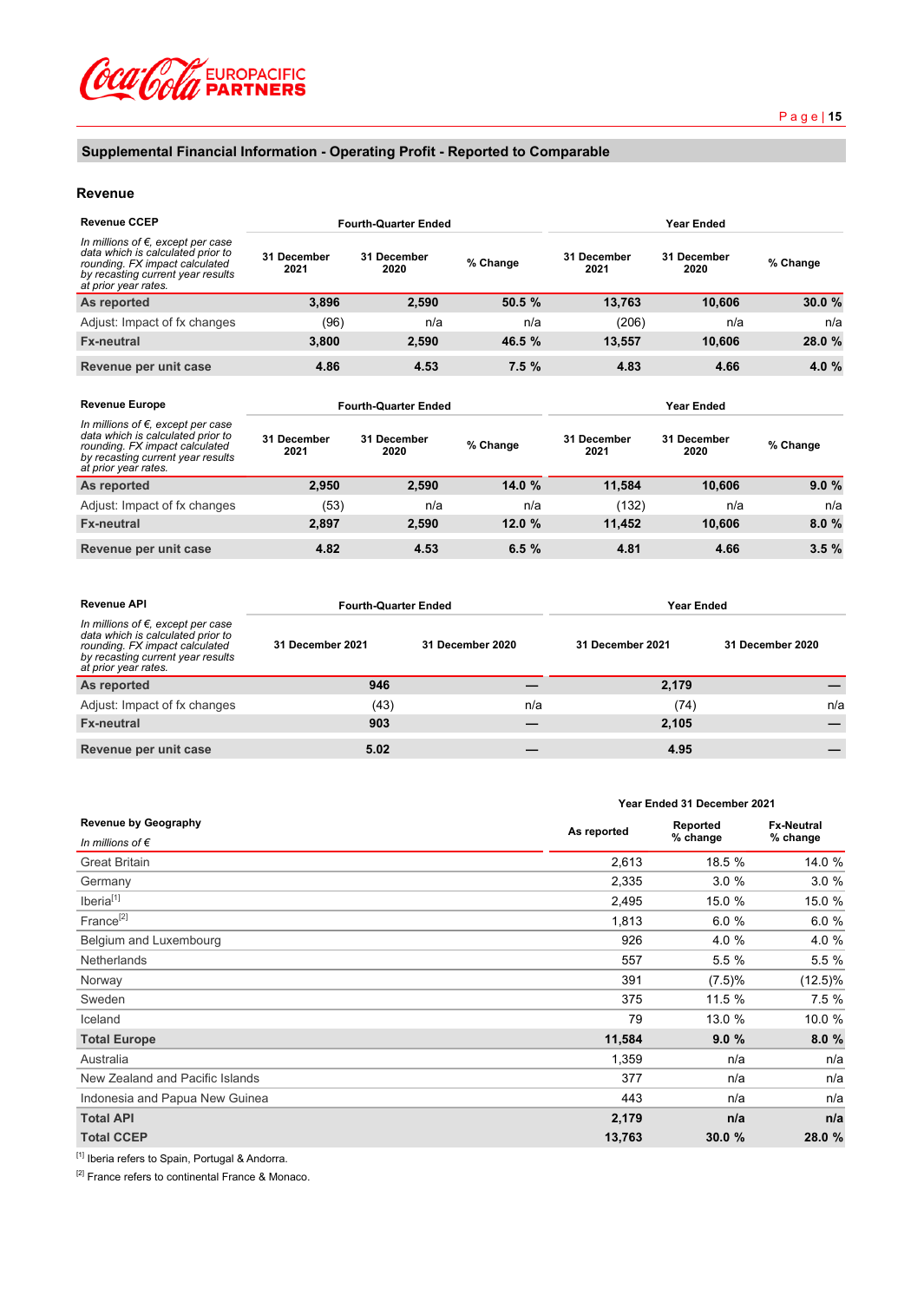

#### **Volume**

## **Comparable Volume - Selling Day Shift CCEP**

| Day Shift CCEP                                                                              | <b>Fourth-Quarter Ended</b> |                            |          | <b>Year Ended</b>          |                            |          |
|---------------------------------------------------------------------------------------------|-----------------------------|----------------------------|----------|----------------------------|----------------------------|----------|
| In millions of unit cases, prior<br>period volume recast using<br>current year selling days | 31 December<br>2021         | <b>31 December</b><br>2020 | % Change | <b>31 December</b><br>2021 | <b>31 December</b><br>2020 | % Change |
| Volume                                                                                      | 781                         | 572                        | 36.5%    | 2.804                      | 2.277                      | 23.0 %   |
| Impact of selling day shift                                                                 | n/a                         | (30)                       | n/a      | n/a                        | $\left( 7\right)$          | n/a      |
| Comparable volume -<br><b>Selling Day Shift adjusted</b>                                    | 781                         | 542                        | 44.0 %   | 2.804                      | 2.270                      | 23.5 %   |

# **Comparable Volume - Selling Day Shift Europe**

| Day Shift Europe                                                                            | <b>Fourth-Quarter Ended</b> |                     |          | <b>Year Ended</b>   |                     |          |
|---------------------------------------------------------------------------------------------|-----------------------------|---------------------|----------|---------------------|---------------------|----------|
| In millions of unit cases, prior<br>period volume recast using<br>current year selling days | 31 December<br>2021         | 31 December<br>2020 | % Change | 31 December<br>2021 | 31 December<br>2020 | % Change |
| Volume                                                                                      | 601                         | 572                 | 5.0%     | 2.379               | 2.277               | 4.5%     |
| Impact of selling day shift                                                                 | n/a                         | (30)                | n/a      | n/a                 | 7)                  | n/a      |
| Comparable volume -<br><b>Selling Day Shift adjusted</b>                                    | 601                         | 542                 | 11.0%    | 2.379               | 2,270               | 5.0%     |

# **Comparable Volume - Selling Day Shift API**

| Dav Shift API                                                                               | <b>Fourth-Quarter Ended</b> |                     |          | <b>Year Ended</b>   |                            |          |
|---------------------------------------------------------------------------------------------|-----------------------------|---------------------|----------|---------------------|----------------------------|----------|
| In millions of unit cases, prior<br>period volume recast using<br>current year selling days | <b>31 December</b><br>2021  | 31 December<br>2020 | % Change | 31 December<br>2021 | <b>31 December</b><br>2020 | % Change |
| Volume                                                                                      | 180                         |                     | n/a      | 425                 |                            | n/a      |
| Impact of selling day shift                                                                 | n/a                         |                     | n/a      | n/a                 |                            | n/a      |
| Comparable volume -<br><b>Selling Day Shift adjusted</b>                                    | 180                         |                     | n/a      | 425                 |                            | n/a      |

#### **Cost of Sales**

| <b>Cost of Sales</b>                                                                                                                                                   | Year Ended          |                     |          |  |
|------------------------------------------------------------------------------------------------------------------------------------------------------------------------|---------------------|---------------------|----------|--|
| In millions of $\epsilon$ , except per case data which is calculated prior to rounding. FX impact calculated<br>by recasting current year results at prior year rates. | 31 December<br>2021 | 31 December<br>2020 | % Change |  |
| As reported                                                                                                                                                            | 8,677               | 6,871               | 26.5 %   |  |
| Adjust: Total items impacting comparability                                                                                                                            | (71)                | (62)                | n/a      |  |
| Comparable                                                                                                                                                             | 8,606               | 6,809               | 26.5 %   |  |
| Adjust: Impact of fx changes                                                                                                                                           | (130)               | n/a                 | n/a      |  |
| Comparable & fx-neutral                                                                                                                                                | 8.476               | 6.809               | 24.5 %   |  |
| Cost of sales per unit case                                                                                                                                            | 3.02                | 2.99                | $1.0 \%$ |  |

For the year ending 31 December 2021, reported cost of sales were €8,677 million, up 26.5% versus 2020, and include the impact of a €48 million acquisition accounting fair value step up to API finished goods at the time of the Acquisition that were sold during May and June.

Comparable cost of sales for the same period were €8,606 million, up 26.5% versus 2020. Cost of sales per unit case increased by 1.0% on a comparable and fx-neutral basis, reflecting the impact of the newly acquired API operations, increased revenue per unit case driving higher concentrate costs, commodity inflation & adverse mix, partially offset by the favourable recovery of fixed manufacturing costs given higher volumes.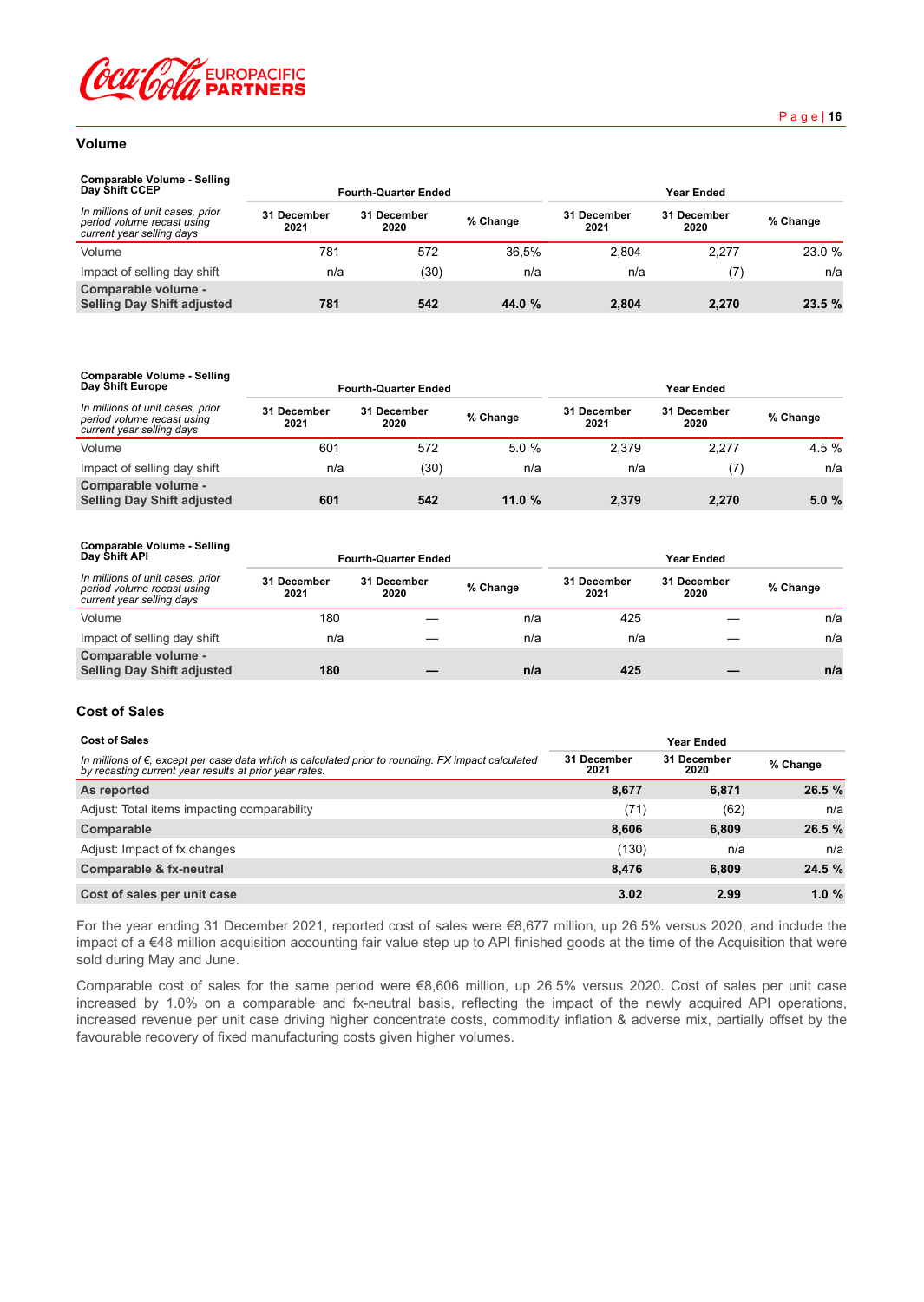

#### **Operating expenses**

| <b>Operating Expenses</b>                                                                               |                     | Year Ended          |          |
|---------------------------------------------------------------------------------------------------------|---------------------|---------------------|----------|
| In millions of $\epsilon$ . FX impact calculated by recasting current year results at prior year rates. | 31 December<br>2021 | 31 December<br>2020 | % Change |
| As reported                                                                                             | 3,570               | 2.922               | 22.0%    |
| Adjust: Total items impacting comparability                                                             | (185)               | (319)               | n/a      |
| Comparable                                                                                              | 3,385               | 2,603               | 30.0%    |
| Adjust: Impact of fx changes                                                                            | (45)                | n/a                 | n/a      |
| Comparable & fx-neutral                                                                                 | 3,340               | 2,603               | 28.5 %   |

For the year ending 31 December 2021, reported operating expenses were €3,570 million, up 22.0% versus 2020.

Comparable operating expenses were €3,385 million for the same period, up 30.0% versus 2020, reflecting the impact of the newly acquired API operations and higher volumes, partially offset by the benefit of ongoing efficiency programmes and our continuous efforts on discretionary spend optimisation.

Restructuring charges of €136 million were recognised within reported operating expenses for the year ending 31 December 2021 related principally to the continuation of the Accelerate Competitiveness programme announced in October 2020. This programme relates to initiatives across Europe aimed at improving productivity through the use of technology enabled solutions. Restructuring charges in 2021 include €51 million of severance costs related to productivity initiatives within the commercial organisation in Iberia.

Restructuring charges of €306 million were recognised within operating expenses for the year ending 31 December 2020, the majority of which also relate to the severance and accelerated depreciation in connection with the Accelerate Competitiveness programme. Charges included costs associated with closure of production sites in Germany and Iberia as well as the closure of five distribution centres and changes in commercial organisation in Germany.

Acquisition and integration related costs of €49 million were recognised within reported operating expenses the year ending 31 December 2021 associated with the acquisition of CCL, primarily brokerage and advisory fees. This compares to  $\epsilon$ 11 million of acquisition related costs recognised during the year ending 31 December 2020.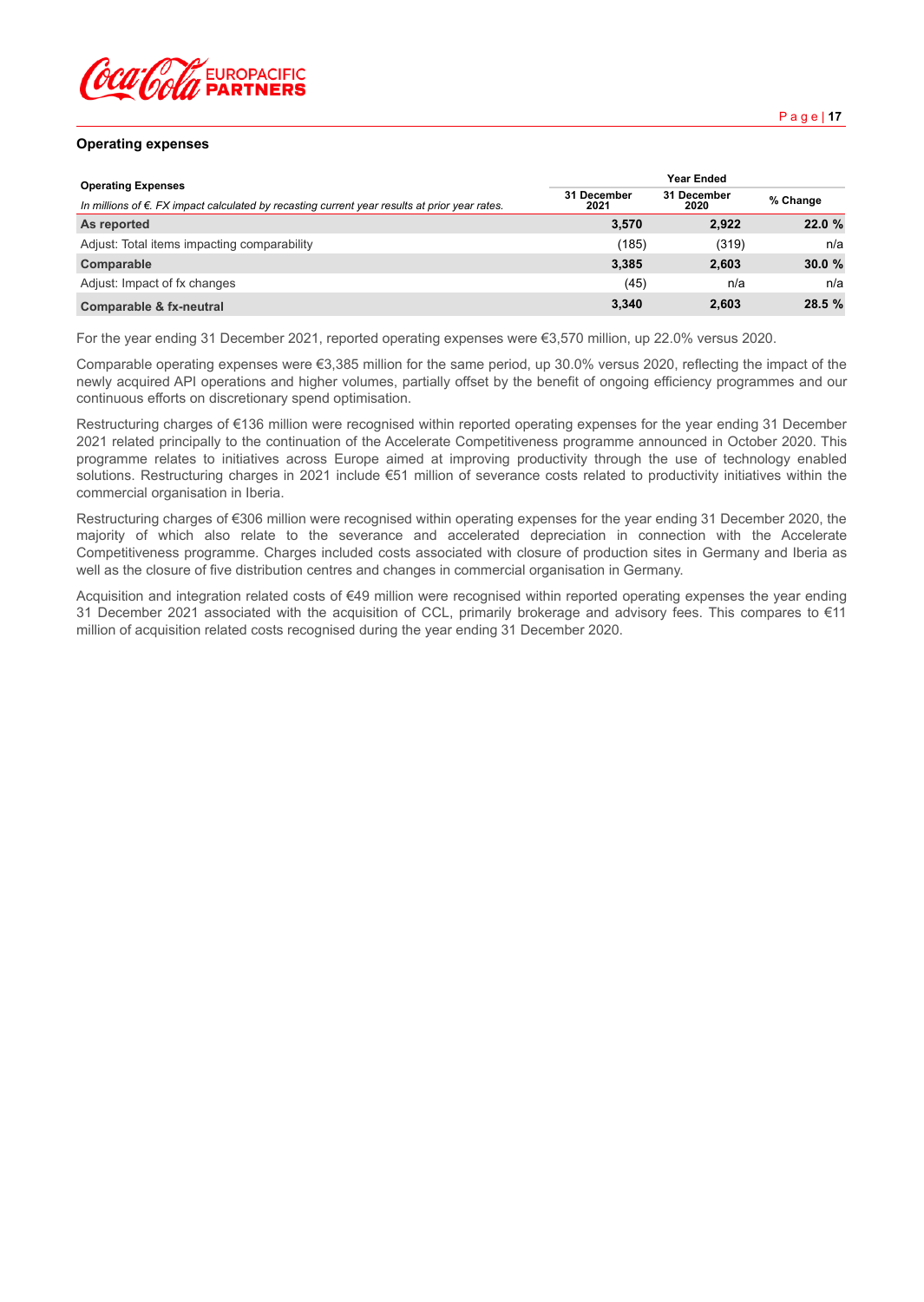

## **Operating profit**

|                                                                                                         |             | <b>Year Ended</b> |          |
|---------------------------------------------------------------------------------------------------------|-------------|-------------------|----------|
| <b>Operating Profit CCEP</b>                                                                            | 31 December | 31 December       |          |
| In millions of $\epsilon$ . FX impact calculated by recasting current year results at prior year rates. | 2021        | 2020              | % Change |
| As reported                                                                                             | 1.516       | 813               | 86.5 %   |
| Adjust: Total items impacting comparability                                                             | 256         | 381               | n/a      |
| Comparable                                                                                              | 1.772       | 1.194             | 48.5 %   |
| Adjust: Impact of fx changes                                                                            | (31)        | n/a               | n/a      |
| Comparable & fx-neutral                                                                                 | 1.741       | 1.194             | 46.0 %   |

| <b>Operating Profit Europe</b>                                                                          | <b>Year Ended</b>          |                     |          |
|---------------------------------------------------------------------------------------------------------|----------------------------|---------------------|----------|
| In millions of $\epsilon$ . FX impact calculated by recasting current year results at prior year rates. | <b>31 December</b><br>2021 | 31 December<br>2020 | % Change |
| As reported                                                                                             | 1,298                      | 813                 | 59.5 %   |
| Adjust: Total items impacting comparability                                                             | 202                        | 381                 | n/a      |
| Comparable                                                                                              | 1.500                      | 1.194               | 25.5%    |
| Adjust: Impact of fx changes                                                                            | (22)                       | n/a                 | n/a      |
| Comparable & fx-neutral                                                                                 | 1.478                      | 1.194               | 24.0 %   |

| <b>Operating Profit API</b>                                                                             | Year Ended          |                     |
|---------------------------------------------------------------------------------------------------------|---------------------|---------------------|
| In millions of $\epsilon$ . FX impact calculated by recasting current year results at prior year rates. | 31 December<br>2021 | 31 December<br>2020 |
| As reported                                                                                             | 218                 |                     |
| Adjust: Total items impacting comparability                                                             | 54                  |                     |
| Comparable                                                                                              | 272                 |                     |
| Adjust: Impact of fx changes                                                                            | (9)                 |                     |
| Comparable & fx-neutral                                                                                 | 263                 |                     |
|                                                                                                         |                     |                     |

## **Supplemental Financial Information - Operating Profit - Reported to Pro forma Comparable**

#### **Revenue**

| Pro forma Revenue CCEP                                                                                                                                                          | <b>Fourth-Quarter Ended</b> |                     |          |                     | Year Ended          |          |  |
|---------------------------------------------------------------------------------------------------------------------------------------------------------------------------------|-----------------------------|---------------------|----------|---------------------|---------------------|----------|--|
| In millions of $\epsilon$ , except per case<br>data which is calculated prior to<br>rounding. FX impact calculated<br>by recasting current year results<br>at prior year rates. | 31 December<br>2021         | 31 December<br>2020 | % Change | 31 December<br>2021 | 31 December<br>2020 | % Change |  |
| As reported and<br>comparable                                                                                                                                                   | 3.896                       | 2.590               | 50.5 %   | 13.763              | 10.606              | 30.0%    |  |
| Add: Pro forma adjustments                                                                                                                                                      |                             | 911                 | n/a      | 1.056               | 2.929               | n/a      |  |
| <b>Pro forma Comparable</b>                                                                                                                                                     | 3.896                       | 3.501               | 11.5%    | 14.819              | 13,535              | 9.5%     |  |
| Adjust: Impact of fx changes                                                                                                                                                    | (96)                        | n/a                 | n/a      | (240)               | n/a                 | n/a      |  |
| Pro forma Comparable and<br>fx-neutral                                                                                                                                          | 3.800                       | 3.501               | 8.5%     | 14.579              | 13.535              | 7.5%     |  |
| Pro forma Revenue per unit<br>case                                                                                                                                              | 4.86                        | 4.61                | 5.5%     | 4.83                | 4.68                | 3.0%     |  |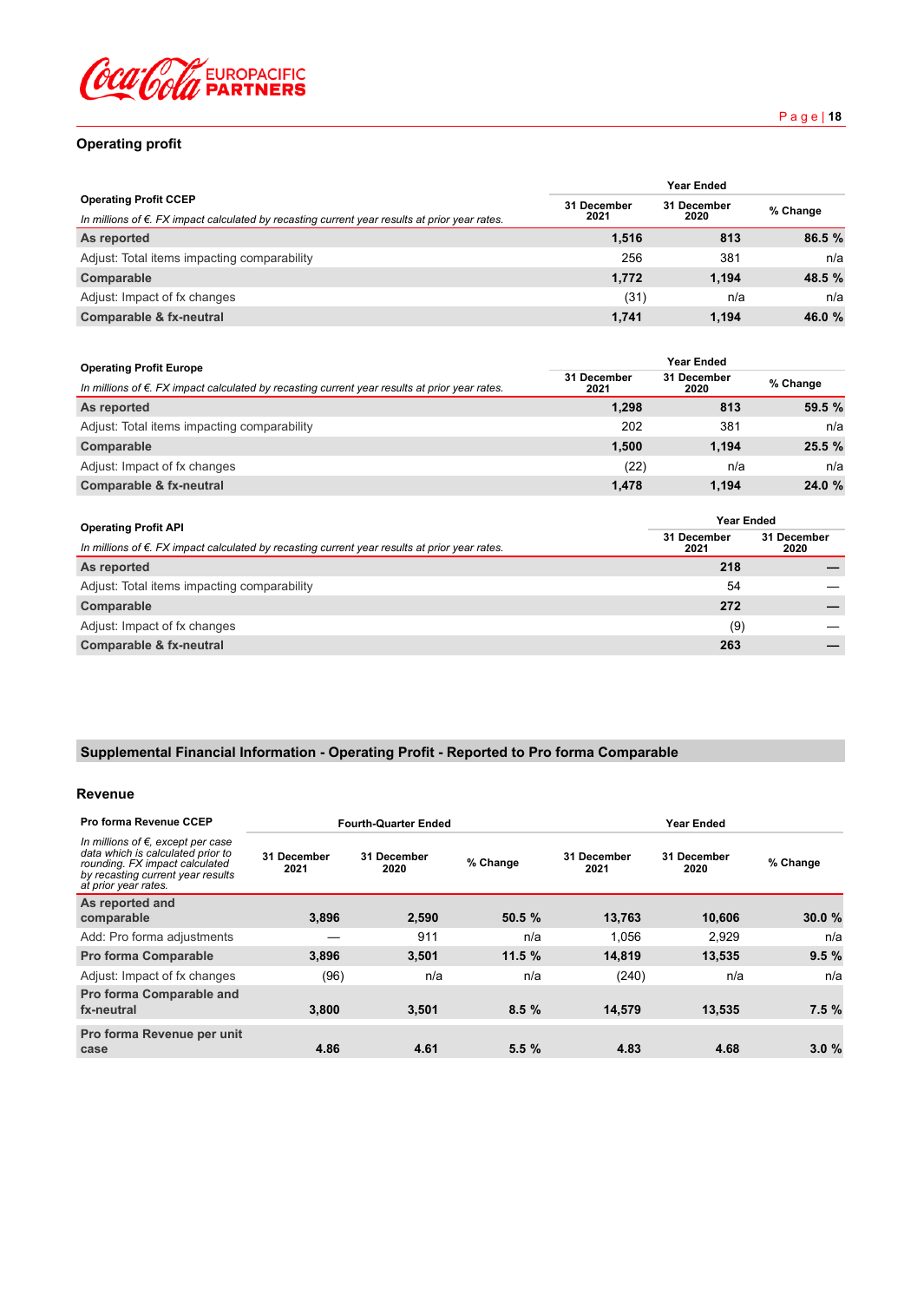

| Pro forma Revenue API                                                                                                                                                           | <b>Fourth-Quarter Ended</b> |                     |           | Year Ended          |                     |          |
|---------------------------------------------------------------------------------------------------------------------------------------------------------------------------------|-----------------------------|---------------------|-----------|---------------------|---------------------|----------|
| In millions of $\epsilon$ , except per case<br>data which is calculated prior to<br>rounding. FX impact calculated<br>by recasting current year results<br>at prior year rates. | <b>31 December</b><br>2021  | 31 December<br>2020 | % Change  | 31 December<br>2021 | 31 December<br>2020 | % Change |
| As reported and                                                                                                                                                                 |                             |                     |           |                     |                     |          |
| comparable                                                                                                                                                                      | 946                         |                     | n/a       | 2,179               |                     | n/a      |
| Add: Pro forma adjustments                                                                                                                                                      |                             | 911                 | n/a       | 1,056               | 2,929               | n/a      |
| <b>Pro forma Comparable</b>                                                                                                                                                     | 946                         | 911                 | 4.0 $%$   | 3.235               | 2,929               | 10.5%    |
| Adjust: Impact of fx changes                                                                                                                                                    | (43)                        | n/a                 | n/a       | (108)               | n/a                 | n/a      |
| Pro forma Comparable and<br>fx-neutral                                                                                                                                          | 903                         | 911                 | $(1.0)\%$ | 3,127               | 2,929               | 7.0%     |
| Pro forma Revenue per unit<br>case                                                                                                                                              | 5.01                        | 4.88                | 3.0%      | 4.88                | 4.74                | 3.0%     |

|                                       | <b>Fourth-Quarter Ended 31 December 2021</b> |                           |                          | <b>Full Year Ended 31 December 2021</b> |                           |                          |  |
|---------------------------------------|----------------------------------------------|---------------------------|--------------------------|-----------------------------------------|---------------------------|--------------------------|--|
| Pro forma revenue by Geography        | Pro forma<br>comparable                      | Pro forma<br>comparable % | Pro forma Fx-<br>Neutral | Pro forma<br>comparable                 | Pro forma<br>comparable % | Pro forma Fx-<br>Neutral |  |
| In millions of $\epsilon$             |                                              | change                    | $%$ change               |                                         | change                    | % change                 |  |
| <b>Europe</b>                         | 2,950                                        | 14.0%                     | 12.0%                    | 11,584                                  | 9.0%                      | 8.0%                     |  |
| Australia                             | 590                                          | 1.0%                      | $(3.5)\%$                | 2.028                                   | 11.0 $%$                  | 5.5 %                    |  |
| New Zealand and Pacific<br>Islands    | 173                                          | 6.0%                      | $0.5 \%$                 | 555                                     | 12.5%                     | 7.5%                     |  |
| Indonesia and Papua New<br>Guinea     | 183                                          | 12.5%                     | 7.5%                     | 652                                     | $7.5 \%$                  | 10.0%                    |  |
| <b>Total API</b><br><b>Total CCEP</b> | 946<br>3.896                                 | 4.0 $%$<br>11.5%          | $(1.0)\%$<br>8.5%        | 3.235<br>14.819                         | 10.5%<br>9.5%             | 7.0%<br>7.5%             |  |
|                                       |                                              |                           |                          |                                         |                           |                          |  |

#### **Volume**

## **Comparable Volume - Selling Day Shift CCEP**

| Day Shift CCEP                                                                              | <b>Fourth-Quarter Ended</b> |                     |          | Year Ended          |                     |          |  |
|---------------------------------------------------------------------------------------------|-----------------------------|---------------------|----------|---------------------|---------------------|----------|--|
| In millions of unit cases, prior<br>period volume recast using<br>current year selling days | 31 December<br>2021         | 31 December<br>2020 | % Change | 31 December<br>2021 | 31 December<br>2020 | % Change |  |
| Volume                                                                                      | 781                         | 572                 | 36,5%    | 2.804               | 2.277               | 23.0 %   |  |
| Impact of selling day shift                                                                 | n/a                         | (30)                | n/a      | n/a                 | (7)                 | n/a      |  |
| Comparable volume -<br><b>Selling Day Shift adjusted</b>                                    | 781                         | 542                 | 44.0 %   | 2.804               | 2,270               | 23.5 %   |  |
| Pro forma impact <sup>[1]</sup>                                                             |                             | 177                 | n/a      | 215                 | 616                 | n/a      |  |
| Pro forma comparable<br>volume                                                              | 781                         | 719                 | 8.5%     | 3.019               | 2,886               | 4.5 $%$  |  |

## **Comparable Volume - Selling Day Shift API**

| Comparable Volume - Selling<br>Day Shift API                                                | <b>Fourth-Quarter Ended</b> |                     |          | <b>Year Ended</b>   |                     |          |
|---------------------------------------------------------------------------------------------|-----------------------------|---------------------|----------|---------------------|---------------------|----------|
| In millions of unit cases, prior<br>period volume recast using<br>current year selling days | 31 December<br>2021         | 31 December<br>2020 | % Change | 31 December<br>2021 | 31 December<br>2020 | % Change |
| Volume                                                                                      | 180                         |                     | n/a      | 425                 |                     | n/a      |
| Impact of selling day shift                                                                 | n/a                         |                     | n/a      | n/a                 |                     | n/a      |
| Comparable volume -<br><b>Selling Day Shift adjusted</b>                                    | 180                         |                     | n/a      | 425                 |                     | n/a      |
| Pro forma impact <sup>[1]</sup>                                                             |                             | 177                 | n/a      | 215                 | 616                 | n/a      |
| Pro forma comparable<br>volume                                                              | 180                         | 177                 | 1.5%     | 640                 | 616                 | 4.0 %    |

<sup>[1]</sup> Pro forma API volume for the year ended 31 December 2020 is 618 million unit cases. Including the impact of the Q1 and Q4 selling day shift (2 million unit cases), pro forma comparable API volume is 616 million unit cases.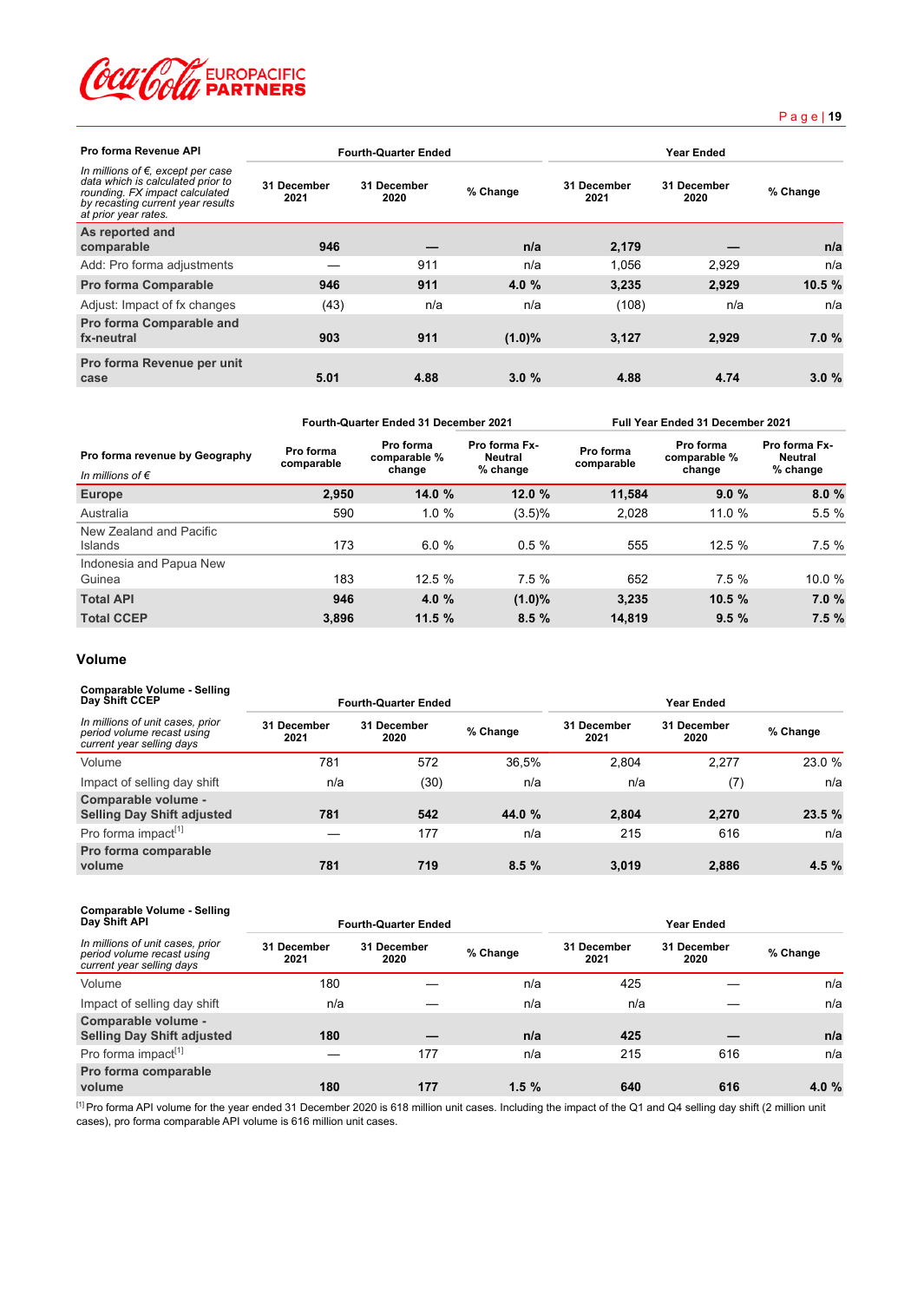

|                                                       |                     | <b>Fourth-Quarter Ended</b> |          |                     | Year Ended          |          |
|-------------------------------------------------------|---------------------|-----------------------------|----------|---------------------|---------------------|----------|
| Pro forma Comparable Volume<br>by Brand Category CCEP | 31 December<br>2021 | 31 December<br>2020         | % Change | 31 December<br>2021 | 31 December<br>2020 | % Change |
| Adjusted for selling day shift                        | % of Total          | % of Total                  |          | % of Total          | % of Total          |          |
| <b>Sparkling</b>                                      | 85.0 %              | 85.5 %                      | 8.5%     | 84.5 %              | 84.5 %              | 4.5 %    |
| Coca-Cola™                                            | 59.5 %              | 60.5 %                      | 7.5%     | 59.0 %              | 60.0 %              | 3.5%     |
| Flavours, Mixers & Energy                             | 25.5 %              | 25.0%                       | 10.5%    | 25.5%               | 24.5 %              | 7.0%     |
| <b>Stills</b>                                         | 15.0 %              | 14.5 %                      | 10.5%    | 15.5 %              | 15.5 %              | 5.0%     |
| Hydration<br>RTD Tea. RTD Coffee.                     | 7.5%                | 7.5%                        | 9.5%     | 7.5%                | 8.0%                | $-$ %    |
| Juices & Other <sup>[1]</sup>                         | 7.5%                | 7.0%                        | 11.5%    | 8.0%                | 7.5%                | 10.0%    |
| <b>Total</b>                                          | 100.0%              | 100.0%                      | 8.5%     | 100.0%              | 100.0 $%$           | 4.5 %    |

[1] RTD refers to Ready-To-Drink.

#### **Cost of Sales**

| <b>Pro forma Cost of Sales</b>                                                                                                                                         |                     | Year Ended          |          |
|------------------------------------------------------------------------------------------------------------------------------------------------------------------------|---------------------|---------------------|----------|
| In millions of $\epsilon$ , except per case data which is calculated prior to rounding. FX impact calculated<br>by recasting current year results at prior year rates. | 31 December<br>2021 | 31 December<br>2020 | % Change |
| As reported                                                                                                                                                            | 8.677               | 6.871               | 26.5 %   |
| Add: Pro forma adjustments                                                                                                                                             | 616                 | 1,737               |          |
| Adjust: Transaction accounting adjustments                                                                                                                             |                     | 57                  | n/a      |
| Adjust: Total items impacting comparability                                                                                                                            | (71)                | (118)               |          |
| <b>Pro forma Comparable</b>                                                                                                                                            | 9.222               | 8.547               | 8.0%     |
| Adjust: Impact of fx changes                                                                                                                                           | (149)               | n/a                 | n/a      |
| Pro forma Comparable & fx-neutral                                                                                                                                      | 9,073               | 8,547               | 6.0%     |
| Cost of sales per unit case                                                                                                                                            | 3.00                | 2.95                | 1.5%     |

Pro forma comparable cost of sales for the year ending 31 December 2021 were €9,222 million, up 8.0% versus 2020. Cost of sales per unit case increased by 1.5% on a comparable and fx-neutral basis, driven by an increase in concentrate in line with our incidence model reflecting the improvement in revenue per unit case. There was also upward pressure on commodities and adverse mix, partially offset by the favourable recovery of fixed manufacturing costs given higher volumes.

#### **Operating Expenses**

| <b>Pro forma Operating Expenses</b>                                                                     | <b>Year Ended</b>   |                     |          |  |
|---------------------------------------------------------------------------------------------------------|---------------------|---------------------|----------|--|
| In millions of $\epsilon$ . FX impact calculated by recasting current year results at prior year rates. | 31 December<br>2021 | 31 December<br>2020 | % Change |  |
| As reported                                                                                             | 3,570               | 2,922               | 22.0 %   |  |
| Add: Pro forma adjustments                                                                              | 323                 | 1,022               |          |  |
| Adjust: Transaction accounting adjustments                                                              | 68                  | 130                 | n/a      |  |
| Adjust: Total items impacting comparability                                                             | (250)               | (581)               |          |  |
| <b>Pro forma Comparable</b>                                                                             | 3.711               | 3,493               | 6.0%     |  |
| Adjust: Impact of fx changes                                                                            | (54)                | n/a                 | n/a      |  |
| Pro forma Comparable & fx-neutral                                                                       | 3,657               | 3.493               | 4.5 $%$  |  |

Pro forma comparable operating expenses for the year ending 31 December 2021 were €3,711 million, up 6.0% versus 2020, reflecting higher volumes, partially offset by the benefit of on-going efficiency programmes, combination benefits and our continuous efforts on discretionary spend optimisation in areas such as trade marketing, travel and meetings.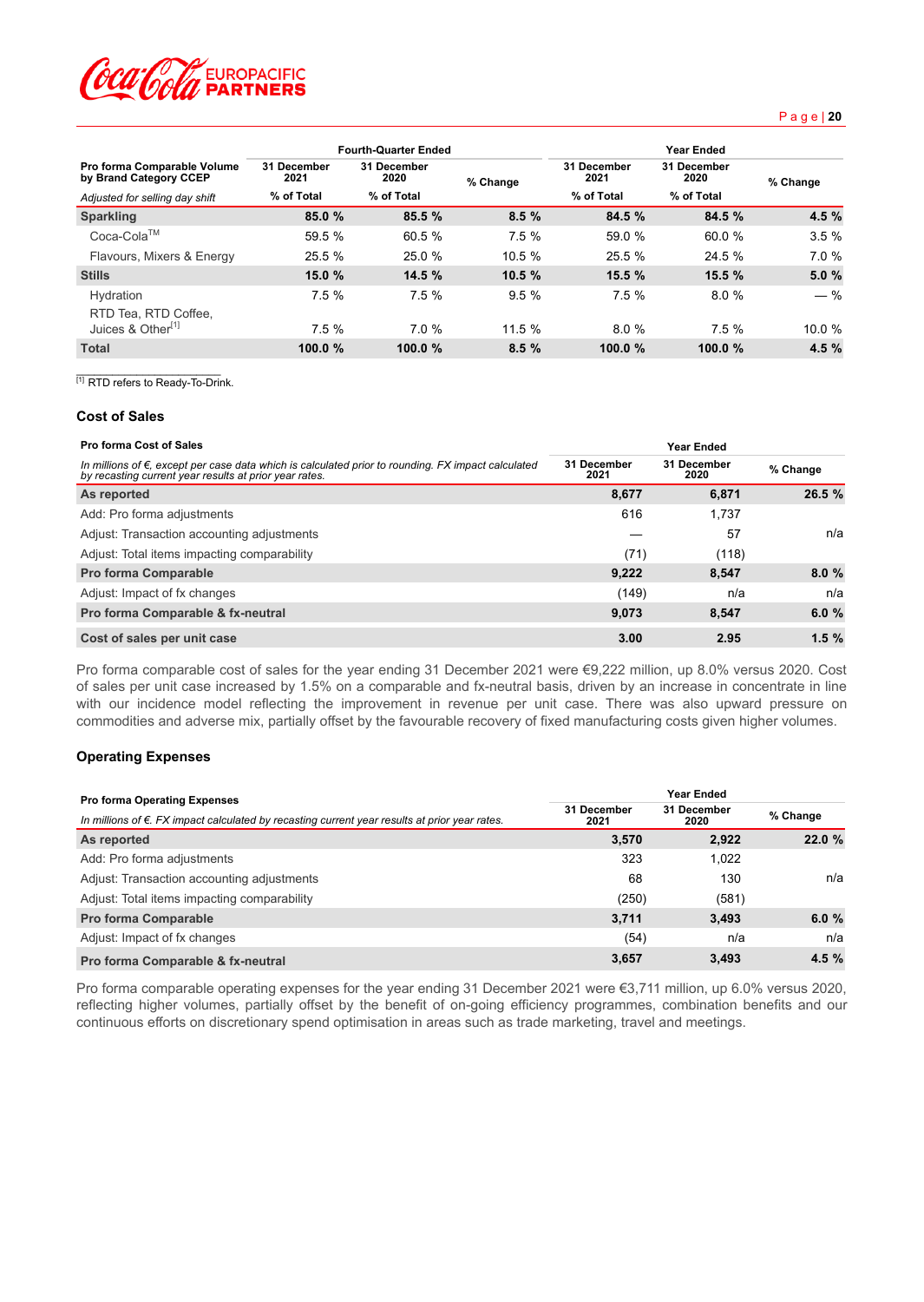

### **Operating Profit**

|                                                                                                                                            | Year Ended          |                     |          |  |
|--------------------------------------------------------------------------------------------------------------------------------------------|---------------------|---------------------|----------|--|
| Pro forma Operating Profit CCEP<br>In millions of $\epsilon$ . FX impact calculated by recasting current year results at prior year rates. | 31 December<br>2021 | 31 December<br>2020 | % Change |  |
| As reported                                                                                                                                | 1.516               | 813                 | 86.5 %   |  |
| Add: Pro forma adjustments                                                                                                                 | 117                 | 170                 |          |  |
| Adjust: Transaction accounting adjustments                                                                                                 | (68)                | (187)               | n/a      |  |
| Adjust: Total items impacting comparability                                                                                                | 321                 | 699                 |          |  |
| <b>Pro forma Comparable</b>                                                                                                                | 1.886               | 1,495               | 26.0 %   |  |
| Adjust: Impact of fx changes                                                                                                               | (37)                | n/a                 | n/a      |  |
| Pro forma Comparable & fx-neutral                                                                                                          | 1.849               | 1.495               | 23.5%    |  |

|                                                                                                                                                  | <b>Year Ended</b>   |                     |          |  |
|--------------------------------------------------------------------------------------------------------------------------------------------------|---------------------|---------------------|----------|--|
| <b>Pro forma Operating Profit API</b><br>In millions of $\epsilon$ . FX impact calculated by recasting current year results at prior year rates. | 31 December<br>2021 | 31 December<br>2020 | % Change |  |
| As reported                                                                                                                                      | 218                 |                     | n/a      |  |
| Add: Pro forma adjustments                                                                                                                       | 117                 | 170                 |          |  |
| Adjust: Transaction accounting adjustments                                                                                                       | (68)                | (187)               | n/a      |  |
| Adjust: Total items impacting comparability                                                                                                      | 119                 | 318                 |          |  |
| <b>Pro forma Comparable</b>                                                                                                                      | 386                 | 301                 | 28.0 %   |  |
| Adjust: Impact of fx changes                                                                                                                     | (15)                | n/a                 | n/a      |  |
| Pro forma Comparable & fx-neutral                                                                                                                | 371                 | 301                 | 23.5%    |  |

#### **Supplemental Financial Information - Effective Tax Rate**

The reported effective tax rate was 29% and 28% for the year ended 31 December 2021 and 31 December 2020, respectively.

For the year ended 31 December 2021, the effective tax rate included a  $E$ 127 million impact related to the revaluation of deferred tax positions due to enacted increases in the UK statutory income tax rate from 19% to 25% effective from 1 April 2023, the Netherlands statutory income tax rate from 25% to 25.8% effective from 1 January 2022 and an enacted law change in Indonesia which held its statutory income tax rate at 22% from 1 January 2022, reversing the previously enacted reduction from 22% to 20%.

The comparable effective tax rate was 21% and 24% for the years ended 31 December 2021 and 31 December 2020, respectively.

#### **Supplemental Financial Information - Free Cash Flow**

| <b>Free Cash Flow</b>                                     | Year Ended          |                     |  |  |
|-----------------------------------------------------------|---------------------|---------------------|--|--|
| In millions of $\epsilon$                                 | 31 December<br>2021 | 31 December<br>2020 |  |  |
| Net cash flows from operating activities                  | 2.117               | 1,490               |  |  |
| Less: Purchases of property, plant and equipment          | (349)               | (348)               |  |  |
| Less: Purchases of capitalised software                   | (97)                | (60)                |  |  |
| Add: Proceeds from sales of property, plant and equipment | 25                  | 49                  |  |  |
| Less: Payments of principal on lease obligations          | (139)               | (116)               |  |  |
| Less: Interest paid, net                                  | (97)                | (91)                |  |  |
| <b>Free Cash Flow</b>                                     | 1.460               | 924                 |  |  |

If the Acquisition had occurred on 1 January 2021, free cash flow for the year ended 31 December 2021 is estimated to be €85 million lower.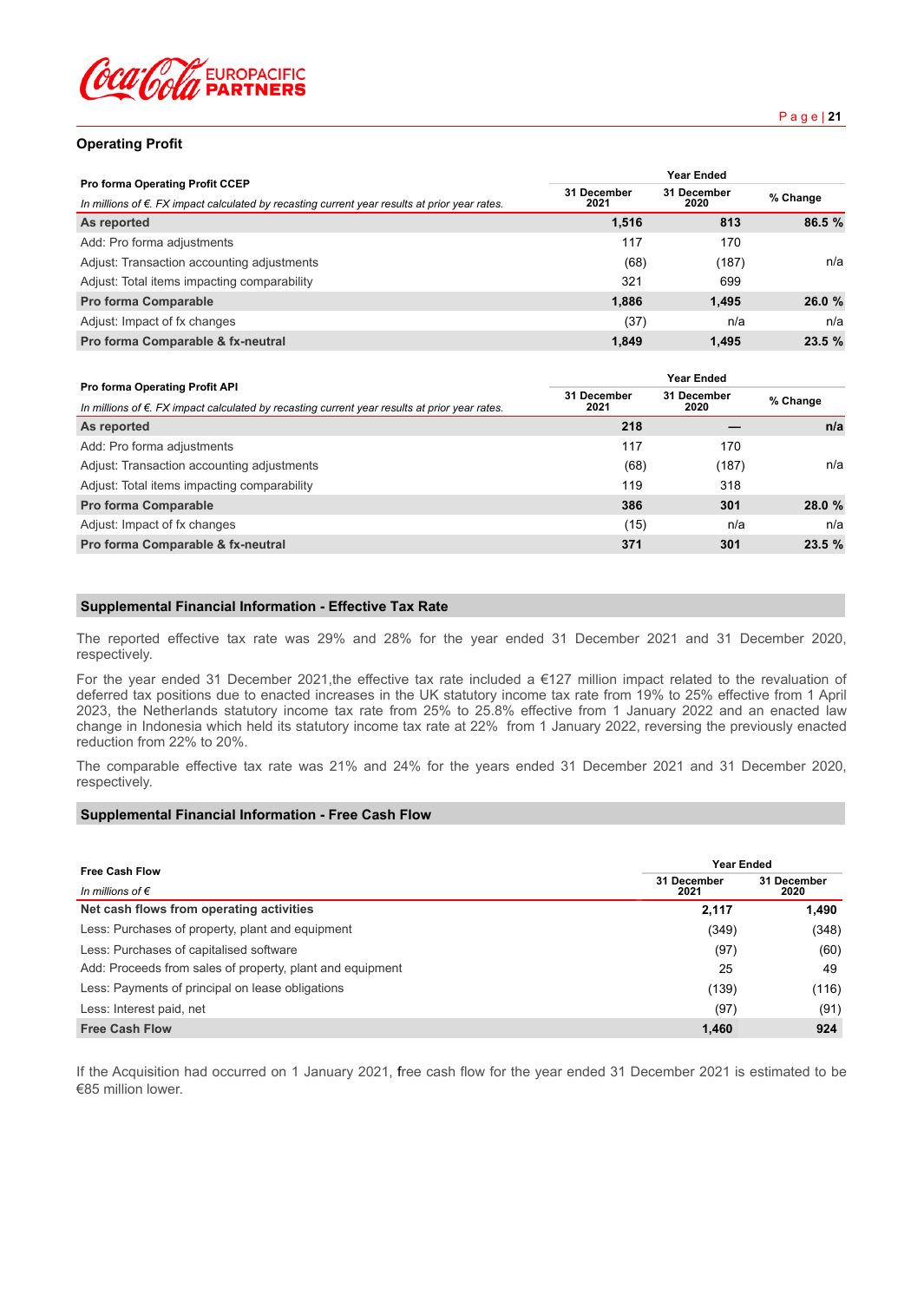

#### **Supplemental Financial Information - Borrowings**

| <b>Net Debt</b>                                  | As at               |                     | <b>Credit Ratings</b>                                      |         |                                                                |
|--------------------------------------------------|---------------------|---------------------|------------------------------------------------------------|---------|----------------------------------------------------------------|
| In millions of $\epsilon$                        | 31 December<br>2021 | 31 December<br>2020 | As of 15 February<br>2022                                  | Moody's | <b>Fitch Ratings</b>                                           |
| Total borrowings                                 | 13.140              | 7.187               | Long-term rating                                           | Baa1    | BBB+                                                           |
| Fair value of hedges related to<br>borrowings[1] | (110)               | 36                  | Outlook                                                    | Stable  | Stable                                                         |
| Other financial assets/liabilities[1]            | 42                  |                     | Note: Our credit ratings can be materially influenced by a |         |                                                                |
| Adjusted total borrowings <sup>[1]</sup>         | 13,072              | 7,223               | investment decisions and working capital management        |         | number of factors including, but not limited to, acquisitions, |
| Less: cash and cash equivalents <sup>[2]</sup>   | (1, 407)            | (1,523)             | activities of TCCC and/or changes in the credit rating of  |         |                                                                |
| Less: short term investments <sup>[3]</sup>      | (58)                |                     | or hold securities and may be subject to revision or       |         | TCCC. A credit rating is not a recommendation to buy, sell     |
| Net debt                                         | 11,607              | 5,700               | withdrawal at any time.                                    |         |                                                                |

 $^{[1]}$  Following the acquisition of CCL, Net Debt includes adjustments for the fair value of derivative instruments used to hedge both currency and interest rate risk on the Group's borrowings. As at 31 December 2020, the Group did not hold interest rate hedging instruments and adjusted Net Debt only for currency impacts. In addition, Net Debt also includes other financial assets/liabilities relating to cash collateral pledged by/to external parties on hedging instruments related to borrowings.

[2] Cash and cash equivalents as at 31 December 2021 includes €45 million of cash in Papua New Guinea Kina. Presently, there are government-imposed currency controls which impact the extent to which the cash held in Papua New Guinea can be converted into foreign currency and remitted for use elsewhere in the Group.

<sup>[3]</sup> Short term investments are term cash deposits held in API with maturity dates when acquired of greater than three months and less than one year. These short term investments are held with counterparties that are continually assessed with a focus on preservation of capital and liquidity. Short term term investments as<br>at 31 December 2021 includes €44 million of assets in Papua

#### **Supplemental Financial Information - Adjusted EBITDA**

| <b>Adjusted EBITDA</b>                                   | <b>Year Ended</b> |                  |  |  |
|----------------------------------------------------------|-------------------|------------------|--|--|
| In millions of $\epsilon$                                | 31 December 2021  | 31 December 2020 |  |  |
| Reported profit after tax                                | 988               | 498              |  |  |
| <b>Taxes</b>                                             | 394               | 197              |  |  |
| Finance costs, net                                       | 129               | 111              |  |  |
| Non-operating items                                      | 5                 | 7                |  |  |
| <b>Reported operating profit</b>                         | 1,516             | 813              |  |  |
| Depreciation and amortisation <sup>[1]</sup>             | 782               | 727              |  |  |
| <b>Reported EBITDA</b>                                   | 2,298             | 1,540            |  |  |
| Items impacting comparability                            |                   |                  |  |  |
| Mark-to-market effects <sup>[2]</sup>                    |                   | 2                |  |  |
| Restructuring charges <sup>[3]</sup>                     | 97                | 247              |  |  |
| Defined benefit plan closure <sup>[4]</sup>              | (9)               |                  |  |  |
| Acquisition and Integration related costs <sup>[5]</sup> | 49                | 11               |  |  |
| Inventory step up costs <sup>[6]</sup>                   | 48                |                  |  |  |
| European flooding <sup>[7]]</sup>                        | 15                |                  |  |  |
| <b>Adjusted EBITDA</b>                                   | 2,498             | 1,800            |  |  |
|                                                          |                   |                  |  |  |
| <b>Net debt to EBITDA</b>                                | 5.1               | 3.7              |  |  |
| <b>Net debt to adjusted EBITDA</b>                       | 4.7               | 3.2              |  |  |

<sup>[1]</sup> Includes the depreciation and amortisation impact relating to provisional fair values for intangibles and property plant and equipment.

 $\mathcal{L}_\text{max}$ 

P a g e | **22**

<sup>&</sup>lt;sup>[2]</sup> Amounts represent the net out of period mark-to-market impact of non-designated commodity hedges.

<sup>&</sup>lt;sup>[3]</sup> Amounts represent restructuring charges related to business transformation activities, excluding accelerated depreciation included in the depreciation and amortisation line.

<sup>[4]</sup> Amounts represent the impact of the closure of the GB defined benefit pension scheme to future benefits accrual on 31 March 2021.

<sup>&</sup>lt;sup>[5]</sup> Amounts represent cost associated with the acquisition and integration of CCL.

<sup>&</sup>lt;sup>[6]</sup> Amounts represent the non-recurring impact of the fair value step-up of API finished goods.

<sup>[7]</sup> Amounts represent the incremental net costs incurred as a result of the July 2021 flooding events, which impacted the operations of our manufacturing facilities in Chaudfontaine and Bad Neuenahr.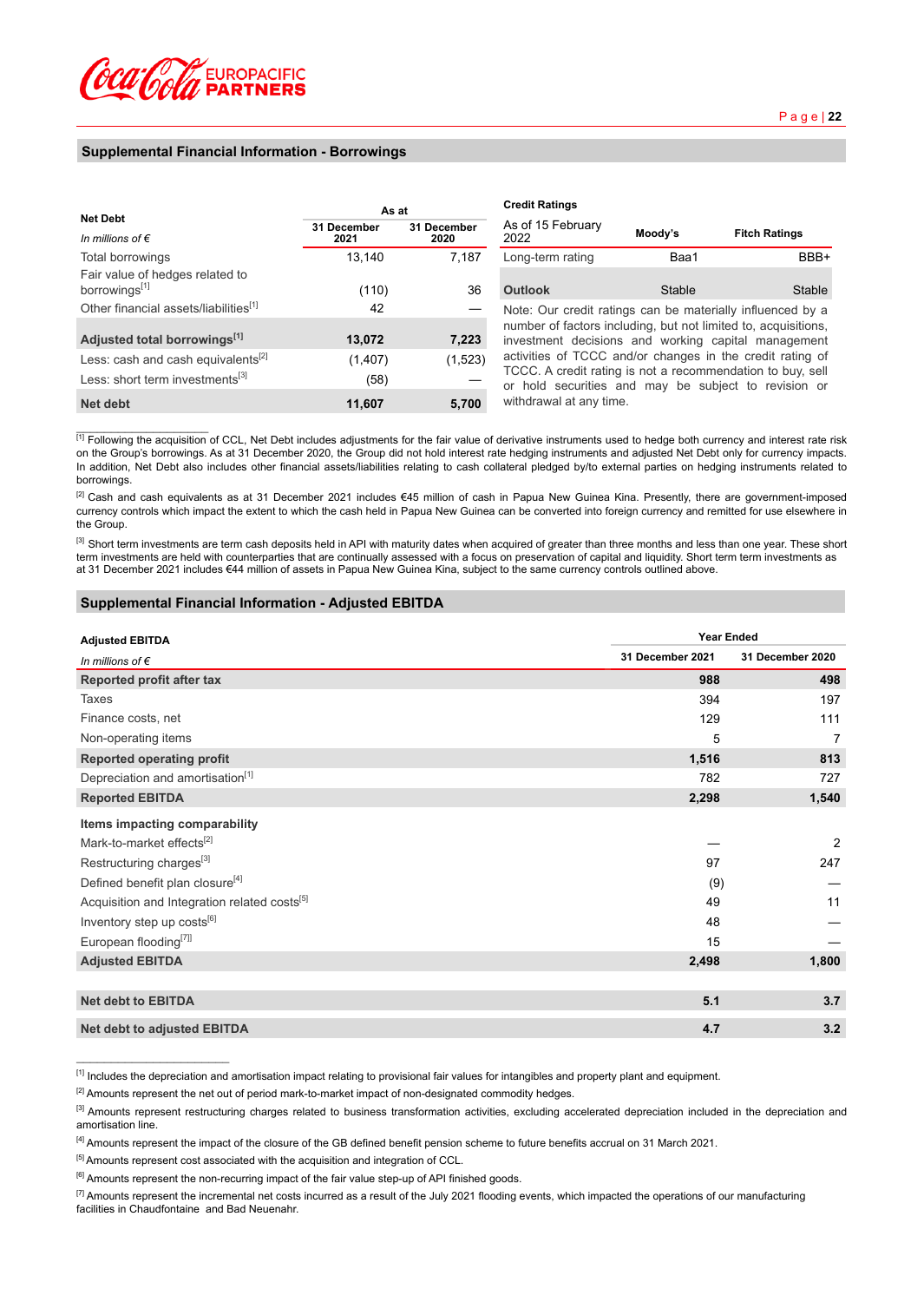

| Pro forma Adjusted EBITDA                                | <b>Year Ended</b> |
|----------------------------------------------------------|-------------------|
| In millions of $\epsilon$                                | 31 December 2021  |
| <b>Reported profit after tax</b>                         | 988               |
| <b>Taxes</b>                                             | 394               |
| Finance costs, net                                       | 129               |
| Non-operating items                                      | 5                 |
| <b>Reported operating profit</b>                         | 1,516             |
| Pro forma adjustments CCL[1]                             | 117               |
| Transaction accounting adjustments <sup>[2]</sup>        | (68)              |
| Pro forma Combined operating profit                      | 1,565             |
| Depreciation and amortisation <sup>[3]</sup>             | 858               |
| <b>Pro forma EBITDA</b>                                  | 2,423             |
| Items impacting comparability                            |                   |
| Restructuring charges <sup>[4]</sup>                     | 97                |
| Defined benefit plan closure [5]                         | (9)               |
| Acquisition and Integration related costs <sup>[6]</sup> | 110               |
| Inventory step up costs <sup>[7]</sup>                   | 48                |
| European flooding <sup>[8]</sup>                         | 15                |
| Other <sup>[9]</sup>                                     | 4                 |
| Pro forma adjusted EBITDA                                | 2,688             |
|                                                          |                   |
| Net debt to Pro forma adjusted EBITDA                    | 4.3               |

 $\_$ <sup>[1]</sup> Amounts represent adjustments to include CCL financial results prepared on a basis consistent with CCEP accounting policies, as if the Acquisition had occurred on 1 January 2021 and excludes CCL acquisition and integration related costs.

<sup>[6]</sup> Amounts represent costs associated with the acquisition and integration of CCL.

<sup>[7]</sup> Amounts represent the non-recurring impact of the fair value step-up of API finished goods.

<sup>[8]</sup> Amounts represent the incremental net costs incurred as a result of the July 2021 flooding events, which impacted the operations of our manufacturing facilities in Chaudfontaine and Bad Neuenahr.

<sup>[9]</sup> Amounts represent charges incurred prior to Acquisition classified as non-trading items by CCL which are not expected to recur.

<sup>&</sup>lt;sup>[2]</sup> Amounts represent transaction accounting adjustments for the period 1 January to 10 May as if the Acquisition had occurred on 1 January 2021.

<sup>[3]</sup> Includes the depreciation and amortisation impact relating to provisional fair values for intangibles and property plant and equipment as if the Acquisition had occurred on 1 January 2021.

<sup>&</sup>lt;sup>[4]</sup> Amounts represent restructuring charges related to business transformation activities, excluding accelerated depreciation included in the depreciation and amortisation line.

<sup>&</sup>lt;sup>[5]</sup> Amounts represent the impact of the closure of the GB defined benefit pension scheme to future benefits accrual on 31 March 2021.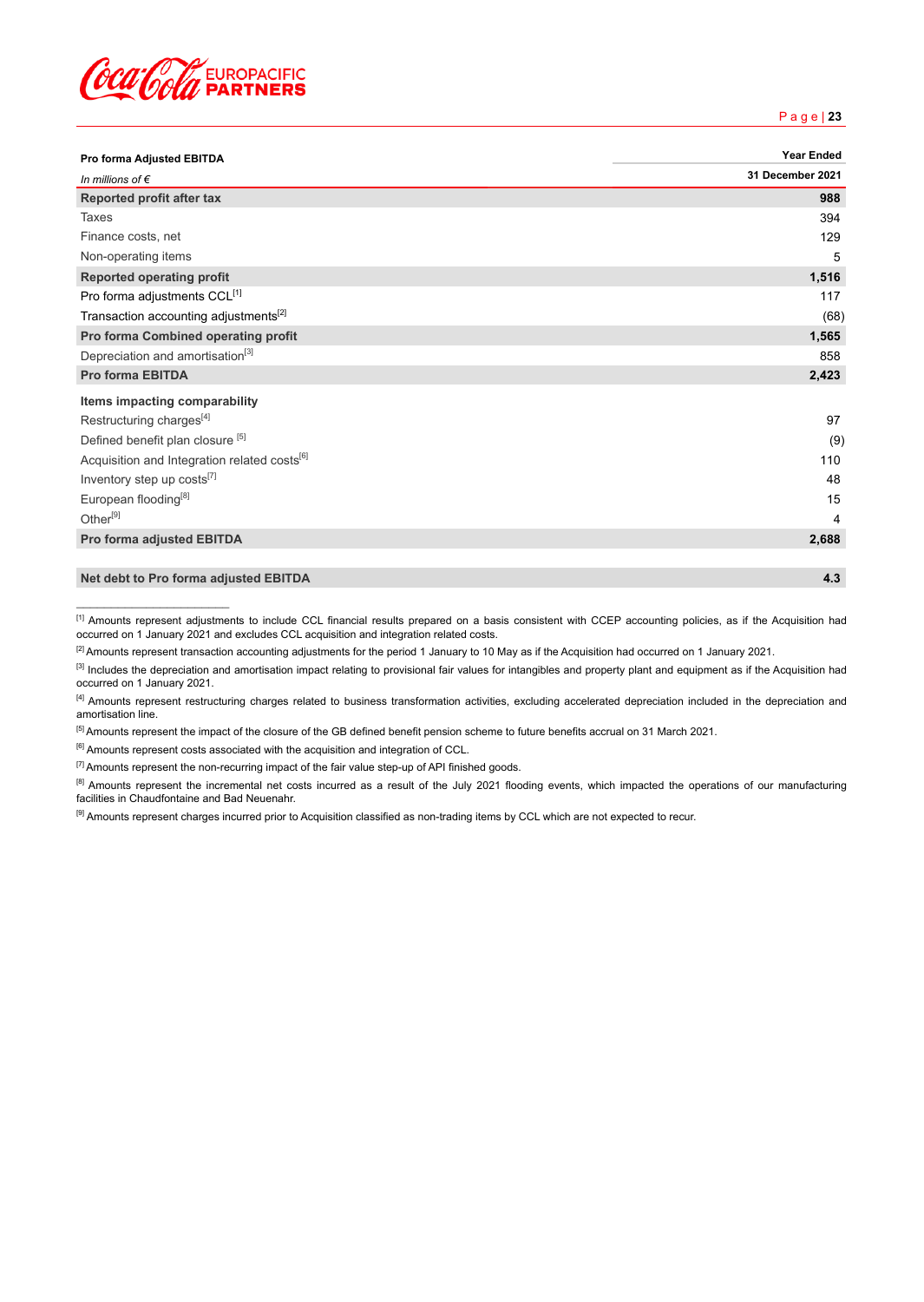

 $\_$ 

#### **Supplemental Financial Information - Return on invested capital**

|                                                                                             | 31 December<br>2021 | <b>Year Ended</b><br>31 December<br>2021 | 31 December<br>2020 |
|---------------------------------------------------------------------------------------------|---------------------|------------------------------------------|---------------------|
| <b>ROIC</b><br>In millions of $\epsilon$                                                    | Pro forma $^{[3]}$  |                                          |                     |
| Comparable operating profit <sup>[1]</sup>                                                  | 1,886               | 1,772                                    | 1,194               |
| Taxes <sup>[2]</sup>                                                                        | (399)               | (367)                                    | (286)               |
| Non-controlling interest                                                                    | (12)                | (8)                                      |                     |
| Comparable operating profit after tax attributable to shareholders                          | 1,475               | 1,397                                    | 908                 |
| Opening borrowings less cash and cash equivalents and short term investments <sup>[3]</sup> | 12,498              | 5,664                                    | 6,105               |
| Opening equity attributable to shareholders <sup>[3]</sup>                                  | 5,911               | 6.025                                    | 6,156               |
| <b>Opening Invested Capital</b>                                                             | 18,409              | 11,689                                   | 12,261              |
| Closing borrowings less cash and cash equivalents and short term investments                | 11,675              | 11,675                                   | 5,664               |
| Closing equity attributable to shareholders                                                 | 7,033               | 7.033                                    | 6,025               |
| <b>Closing Invested Capital</b>                                                             | 18,708              | 18,708                                   | 11,689              |
| <b>Average Invested Capital</b>                                                             | 18,559              | 15,199                                   | 11,975              |
| <b>ROIC</b>                                                                                 | 8.0%                | 9.2%                                     | 7.6 %               |

<sup>[1]</sup> Reconciliation from reported operating profit to comparable operating profit and to pro forma comparable operating profit is included in Supplementary Financial Information - Income Statement section.

 $[2]$  Tax rate used is the comparable effective tax rate for the year (2021 pro forma: 21.1%; 2021: 20.7%; 2020: 23.9%).

[3] In light of the CCL acquisition and in order to provide investors with a more meaningful measure of capital efficiency for 2021, a pro forma ROIC measure has been presented. To derive this pro forma measure, opening borrowings, cash and cash equivalents and short term investments, and equity attributable to shareholders have been extracted from the Unaudited pro forma condensed combined statement of financial position as of 31 December 2020 prepared in connection with proposed financing of the CCL acquisition and furnished on Form 6-K on 20 April 2021, and adjusted for any associated acquisition accounting fair value adjustments in the period through to 31 December 2021. These adjustments include an increase in borrowings of €38 million and a decrease in equity attributable to shareholders of €18 million.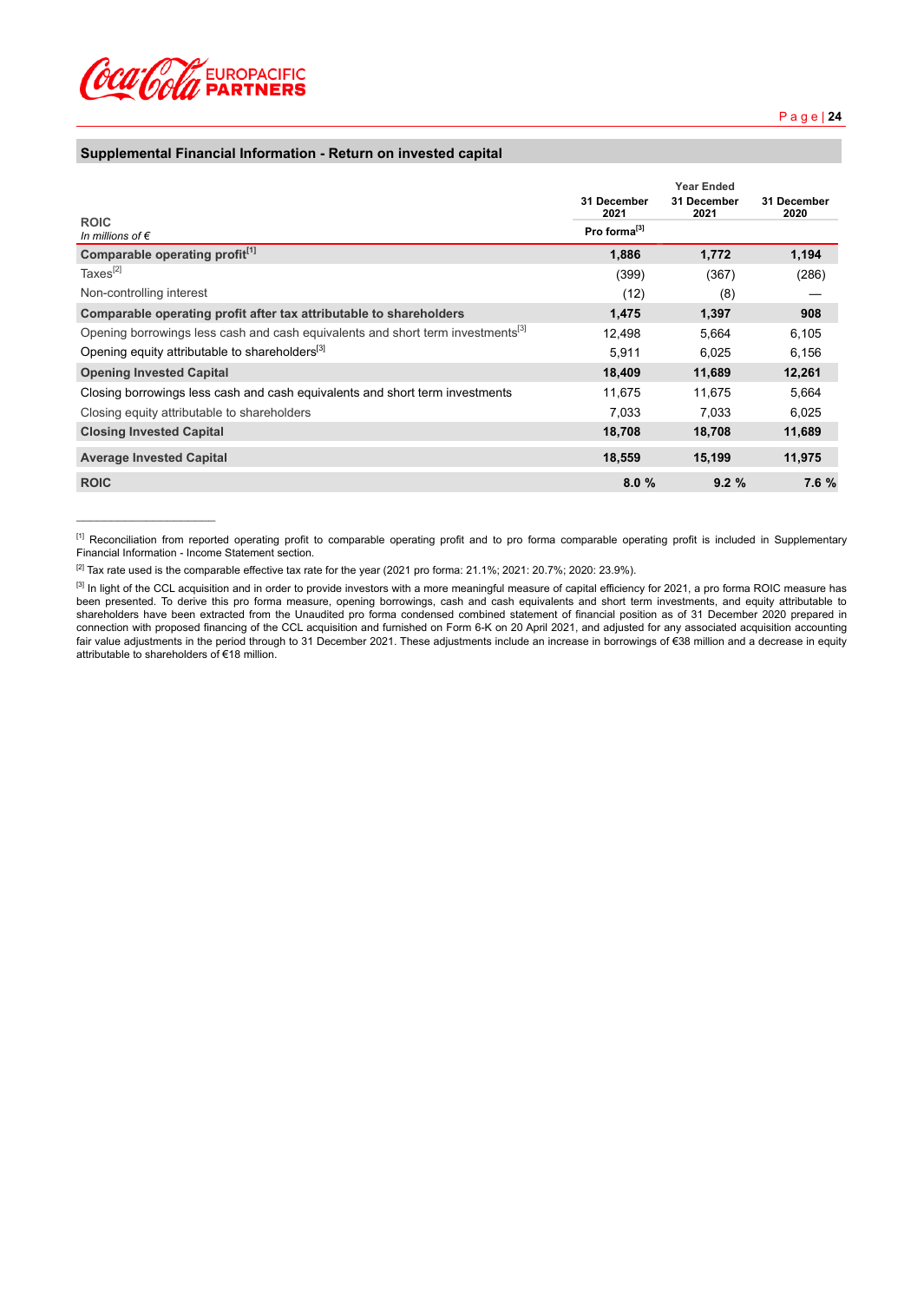

# Coca-Cola Europacific Partners plc Consolidated Income Statement (Unaudited)

|                                                  |                    | <b>Year Ended</b>  |  |  |
|--------------------------------------------------|--------------------|--------------------|--|--|
|                                                  | 31 December 2021   | 31 December 2020   |  |  |
|                                                  | $\epsilon$ million | $\epsilon$ million |  |  |
| Revenue                                          | 13,763             | 10,606             |  |  |
| Cost of sales                                    | (8,677)            | (6, 871)           |  |  |
| <b>Gross profit</b>                              | 5,086              | 3,735              |  |  |
| Selling and distribution expenses                | (2, 496)           | (1,939)            |  |  |
| Administrative expenses                          | (1,074)            | (983)              |  |  |
| <b>Operating profit</b>                          | 1,516              | 813                |  |  |
| Finance income                                   | 43                 | 33                 |  |  |
| Finance costs                                    | (172)              | (144)              |  |  |
| Total finance costs, net                         | (129)              | (111)              |  |  |
| Non-operating items                              | (5)                | (7)                |  |  |
| <b>Profit before taxes</b>                       | 1,382              | 695                |  |  |
| <b>Taxes</b>                                     | (394)              | (197)              |  |  |
| <b>Profit after taxes</b>                        | 988                | 498                |  |  |
| Profit attributable to shareholders              | 982                | 498                |  |  |
| Profit attributable to non-controlling interests | 6                  |                    |  |  |
| <b>Profit after taxes</b>                        | 988                | 498                |  |  |
| Basic earnings per share $(\epsilon)$            | 2.15               | 1.09               |  |  |
| Diluted earnings per share $(\epsilon)$          | 2.15               | 1.09               |  |  |

The financial information presented in the unaudited consolidated income statement, consolidated statement of financial position and consolidated statement of cash flows within this document does not constitute statutory accounts as defined in section 434 of the Companies Act 2006. This financial information has been extracted from CCEP's consolidated financial statements which will be delivered to the Registrar of Companies in due course.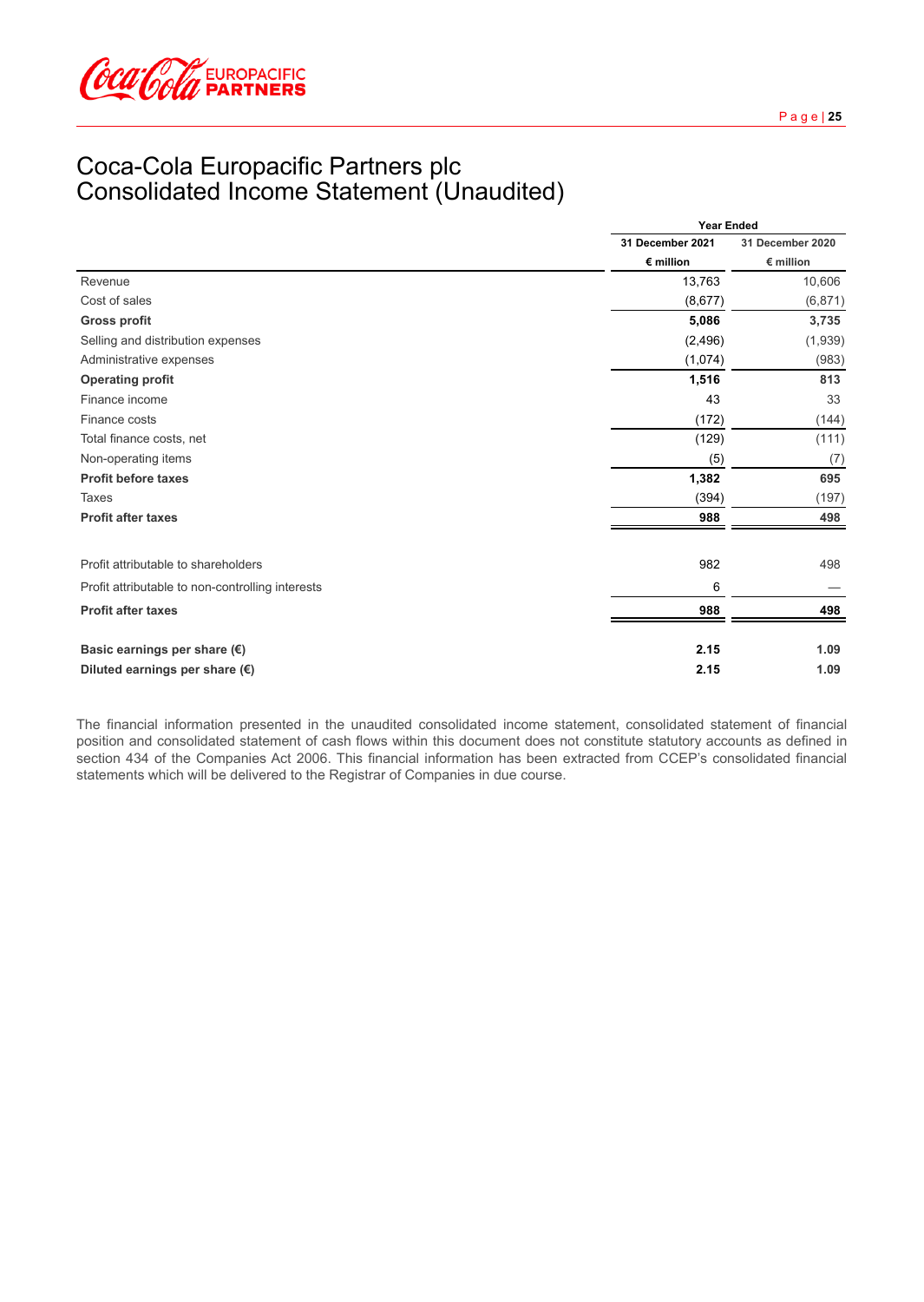

# Coca-Cola Europacific Partners plc Consolidated Statement of Financial Position (Unaudited)

|                                                 | 31 December 2021   | 31 December 2020   |
|-------------------------------------------------|--------------------|--------------------|
|                                                 | $\epsilon$ million | $\epsilon$ million |
| <b>ASSETS</b>                                   |                    |                    |
| Non-current:                                    |                    |                    |
| Intangible assets                               | 12,639             | 8,414              |
| Goodwill                                        | 4,623              | 2,517              |
| Property, plant and equipment                   | 5,248              | 3,860              |
| Non-current derivative assets                   | 226                | 6                  |
| Deferred tax assets                             | 60                 | 27                 |
| Other non-current assets                        | 534                | 337                |
| <b>Total non-current assets</b>                 | 23,330             | 15,161             |
| Current:                                        |                    |                    |
| Current derivative assets                       | 150                | 40                 |
| Current tax assets                              | 46                 | 19                 |
| Inventories                                     | 1,157              | 681                |
| Amounts receivable from related parties         | 143                | 150                |
| Trade accounts receivable                       | 2,305              | 1,439              |
| Other current assets                            | 271                | 204                |
| Assets held for sale                            | 223                | 20                 |
| Short term investments                          | 58                 |                    |
| Cash and cash equivalents                       | 1,407              | 1,523              |
| <b>Total current assets</b>                     | 5,760              | 4,076              |
| <b>Total assets</b>                             | 29,090             | 19,237             |
| <b>LIABILITIES</b>                              |                    |                    |
| Non-current:                                    |                    |                    |
| Borrowings, less current portion                | 11,790             | 6,382              |
| Employee benefit liabilities                    | 138                | 283                |
| Non-current provisions                          | 48                 | 83                 |
| Non-current derivative liabilities              | 47                 | 15                 |
| Deferred tax liabilities                        | 3,617              | 2,134              |
| Non-current tax liabilities                     | 110                | 131                |
| Other non-current liabilities                   | 37                 | 44                 |
| <b>Total non-current liabilities</b>            | 15,787             | 9,072              |
| Current:                                        |                    |                    |
| Current portion of borrowings                   | 1,350              | 805                |
| Current portion of employee benefit liabilities | 10                 | 13                 |
| Current provisions                              | 86                 | 154                |
| Current derivative liabilities                  | 19                 | 62                 |
| <b>Current tax liabilities</b>                  | 181                | 171                |
| Amounts payable to related parties              | 210                | 181                |
| Trade and other payables                        | 4,237              | 2,754              |
| <b>Total current liabilities</b>                | 6,093              | 4,140              |
| <b>Total liabilities</b>                        | 21,880             | 13,212             |
| <b>EQUITY</b>                                   |                    |                    |
| Share capital                                   | 5                  | 5                  |
| Share premium                                   | 220                | 192                |
| Merger reserves                                 | 287                | 287                |
| Other reserves                                  | (156)              | (537)              |
| Retained earnings                               | 6,677              | 6,078              |
| <b>Equity attributable to shareholders</b>      | 7,033              | 6,025              |
| Non-controlling interest                        | 177                |                    |
| <b>Total equity</b>                             | 7,210              | 6,025              |
| <b>Total equity and liabilities</b>             | 29,090             | 19,237             |
|                                                 |                    |                    |